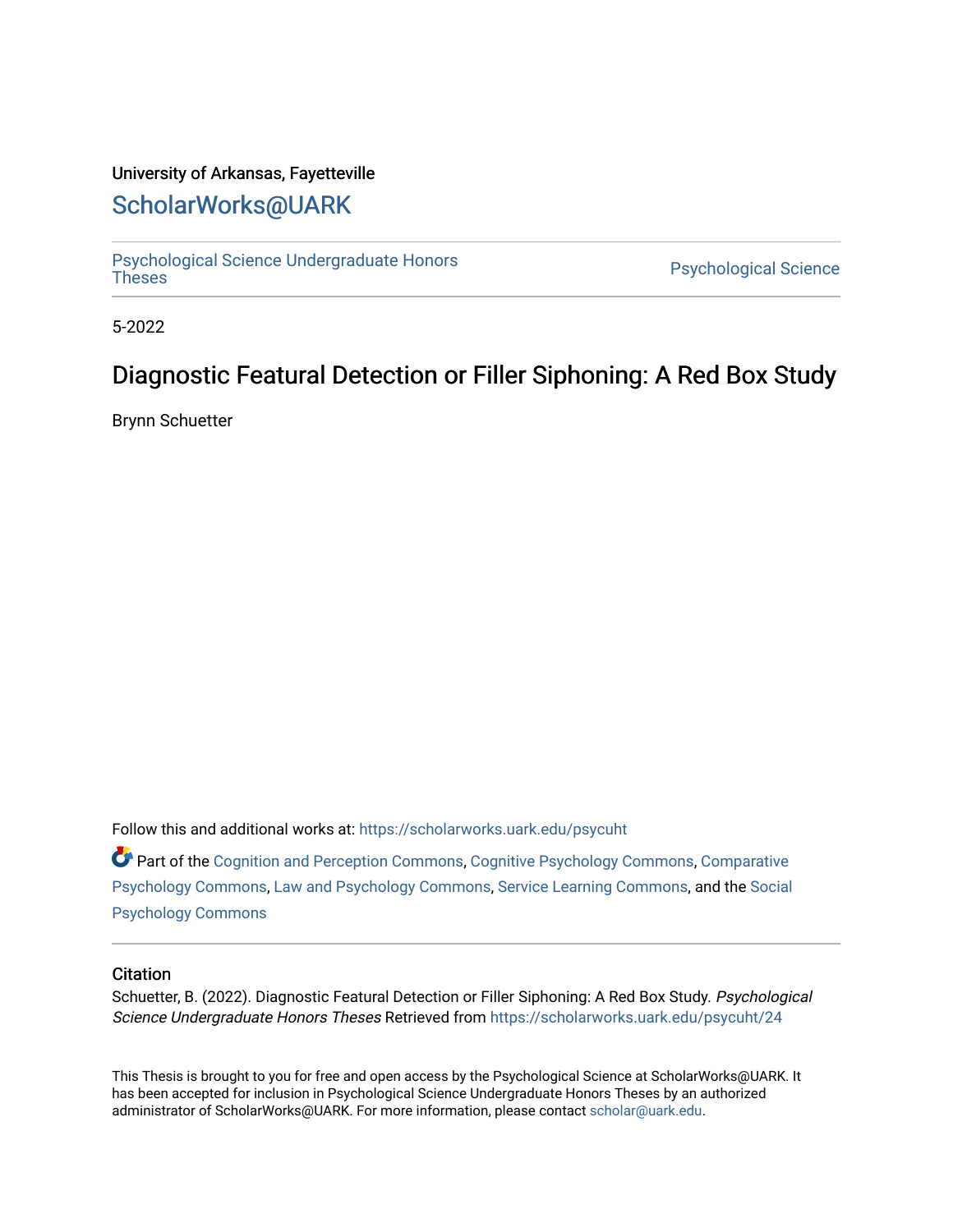## **Diagnostic Featural Detection or Filler Siphoning: A Red Box Study**

An honors thesis submitted in partial fulfillment of the requirements of

Honors Studies in Psychology

By

Brynn Schuetter

Spring 2022

Psychology

J. William Fulbright College of Arts and Sciences

**The University of Arkansas**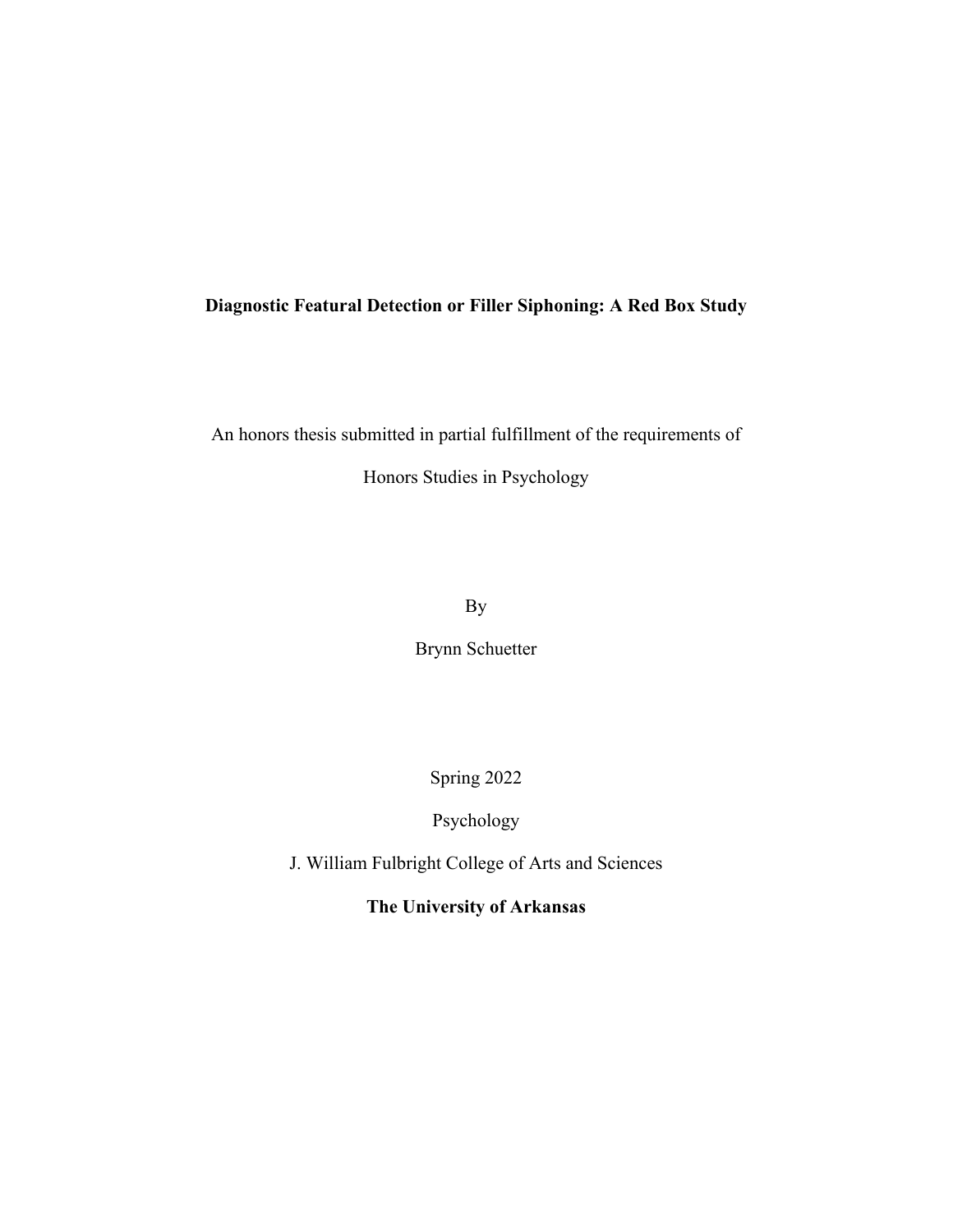## **Acknowledgments**

I would like to thank both my thesis advisor, Dr. James Lampinen, and my graduate student advisor, Amber Giacona, for their help and guidance throughout the thesis process. I would also like to thank the research assistants in the LAMP lab who also helped throughout this process. Thanks are also due to Melissa Colloff and John Wixted for providing their materials. Finally, I would like to thank the members of my thesis committee, Dr. James Lampinen, Dr. Grant Drawve, Dr. Darya Zabelina, and Dr. Brandon Bouchillon for their time dedicated to this project.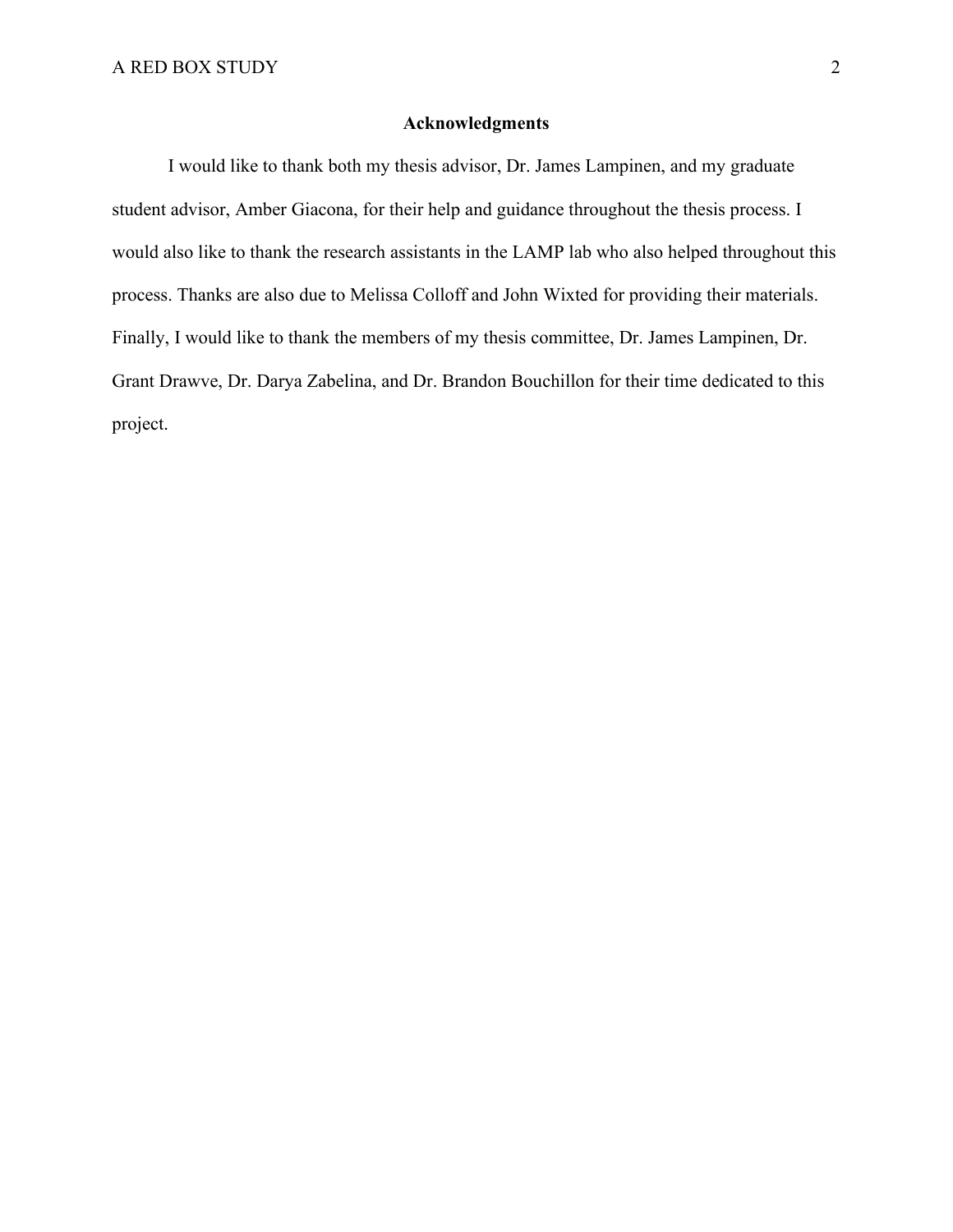# Table of Contents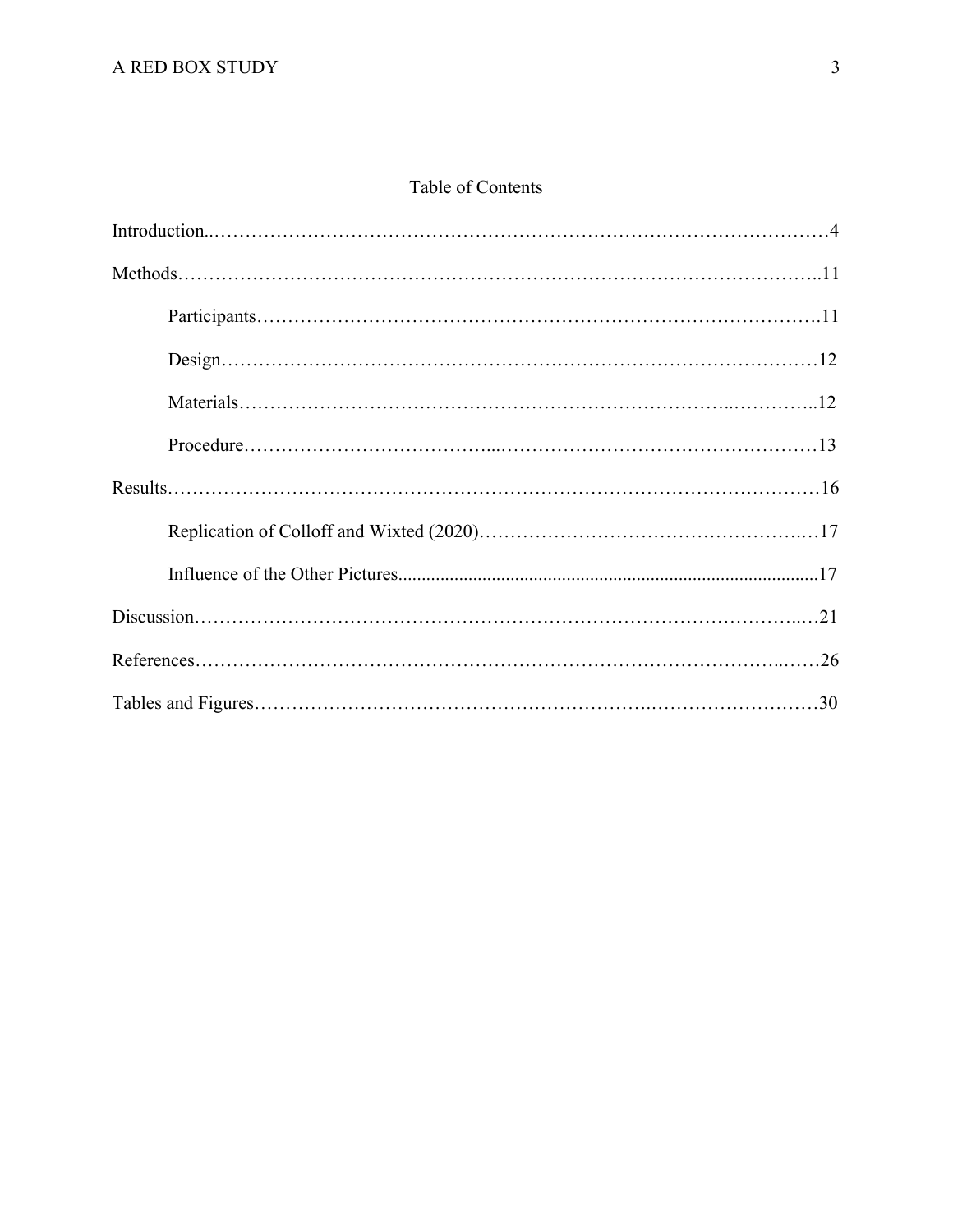## **Introduction**

According to the Innocence Project (2017), in nearly 70% of all DNA exoneration cases, mistaken eyewitness identification played a role in the wrongful conviction. Past research has shown that when a guilty suspect is present within a lineup, that guilty person is only selected from the lineup 46% of the time (Clark et al., 2008). The same meta-analysis found that when the suspect in the lineup is innocent, the witness still chooses someone from the lineup nearly 48% of the time. Another field study has found that one in every four witnesses identifies a known innocent person from a lineup, and nearly 40% of those who chose someone from a lineup, chose an innocent filler (Wells & Olson, 2003). Because of these faults, research within legal psychology has long been concerned with eyewitness identifications and how these procedures can be improved. There are a lot of factors that can affect the accuracy and reliability of an eyewitness and their identification. To collect an identification, an officer from a police department can give a witness a variety of identification procedures to complete; however, there are two main identification procedures. Lineups and showups are the most common identification procedures used by police in the United States.

The first type of identification procedure that officers can administer is called a lineup. Lineups can be administered either live or through photographs. In the U.S, a typical lineup contains one suspect and five fillers. The suspect is a person whom the police believe may have been involved in the crime. The fillers in a lineup are known to be innocent and could not have committed the crime. They provide protection to an innocent suspect by providing plausible alternatives to the suspect. The witness viewing the lineup is not aware of who the suspect is or their position in the lineup. In fact, a lineup is seen as unfair and biased if the witness is aware of who the suspect is within the lineup (Lindsay  $&$  Wells, 1980). Lineups can be administered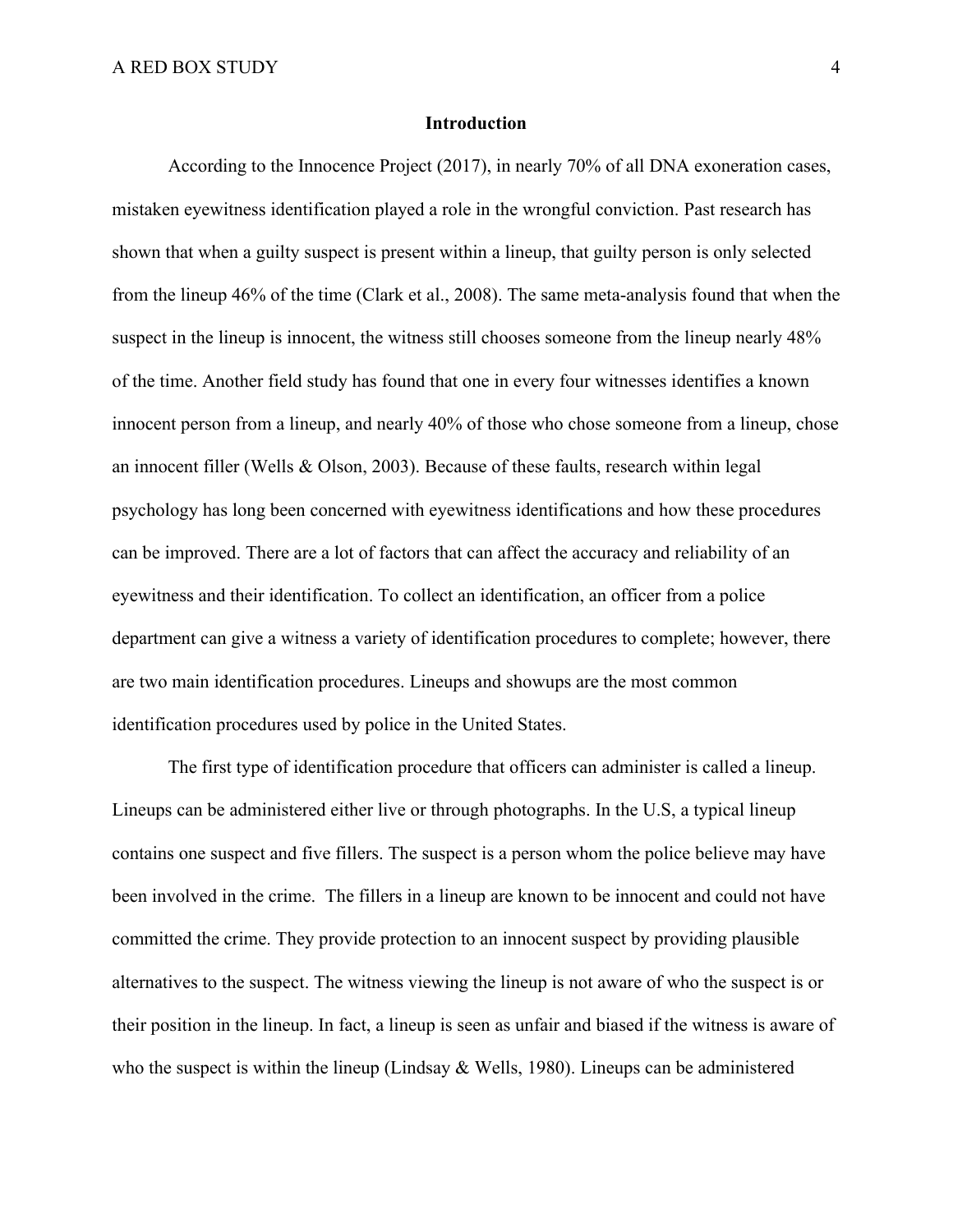either sequentially or simultaneously. In a simultaneous lineup, all six of the photos are viewed at the same time, and one decision is made regarding who the perpetrator is. In a sequential lineup, photographs in the lineup are shown one at a time. The witness viewing the lineup is asked after each photograph if that person was the perpetrator of the crime. In both simultaneous and sequential lineups, the witness can either choose someone from the lineup as the perpetrator, or they can reject the lineup saying that the perpetrator was not present within the lineup.

The second type of identification procedure that police can give is called a showup. Like lineups, showups can either be live or through photographs. In a showup, the police show an eyewitness one person (i.e., the suspect) and then ask the witness if this person is the perpetrator of the crime that they witnessed. The only available answers to the witness are yes, this person is the perpetrator, or no, this person is not the perpetrator of the crime. This means that if a witness to a crime decides to choose someone out of the showup, the only option that they have is to choose the suspect. There is no protection available to the suspect like there is in lineup procedures.

Previous research has shown that lineups are superior to showups (Gronlund et al., 2012; Steblay et al., 2003; Yarmey et al., 1996). Although some research has shown that showup procedures tend to produce slightly more correct identifications, they were also shown to produce substantially more incorrect identifications when compared to lineups (Steblay et al., 2003). This means that in cases where the perpetrator is present within the showup, there is a higher hit rate, meaning that the perpetrator is correctly chosen from the lineup more often. This also means when the perpetrator is absent from the showup, there is a higher rate of false identifications as compared to lineups. Research has shown that showups are more prone to errors causing an increase in the number of mistaken identifications (Eisen et al., 2017; Steblay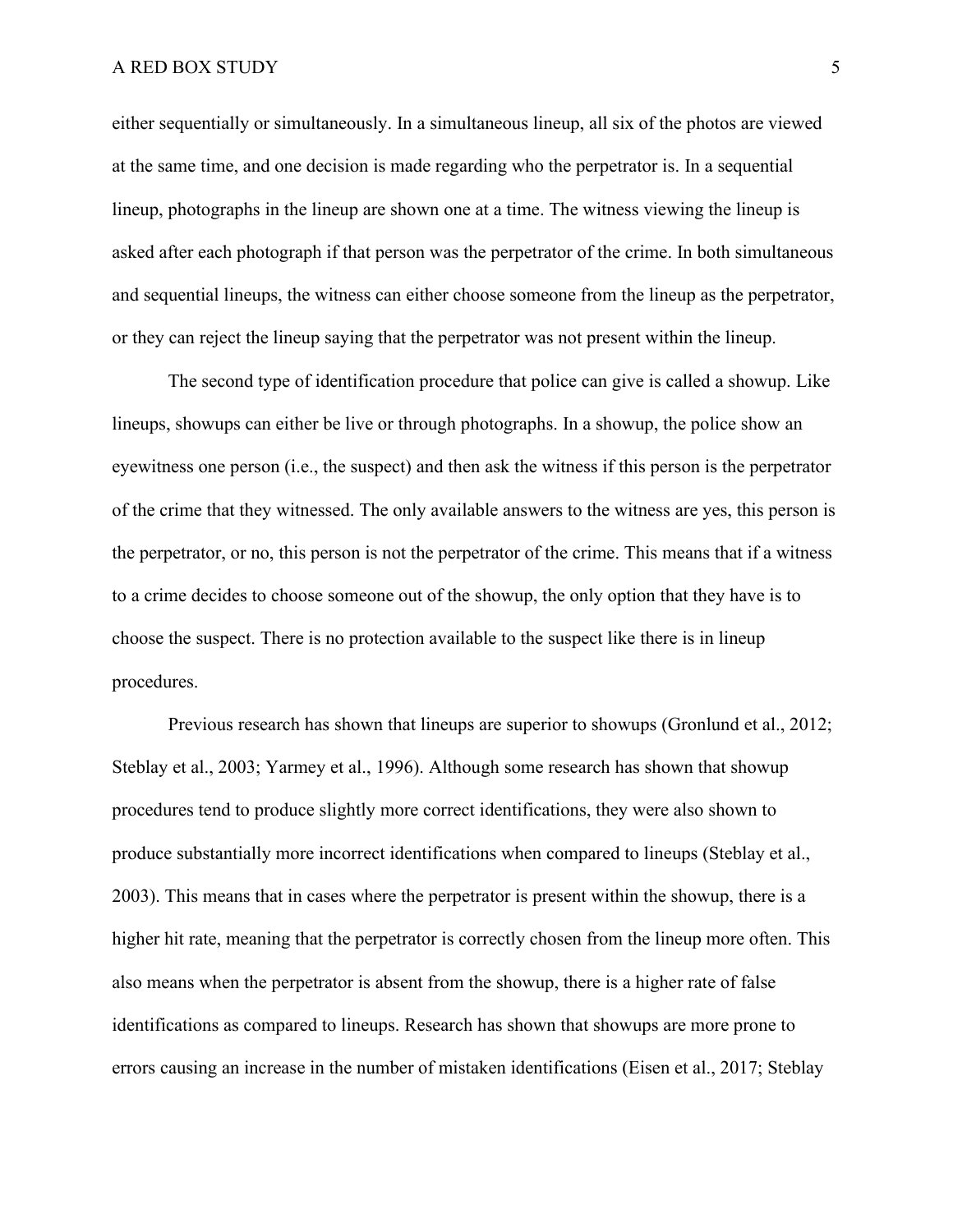et al., 2003). This effect was even more substantial when the suspect was presented in the showup wearing the same clothes that the perpetrator was described as wearing (Dysart et al., 2006; Yarmey et al., 1996). This has been named the clothing bias and is another reason why showups have been seen as inherently suggestive and biasing (Yarmey et al., 1996). Because of these errors, lineups have been shown to consistently produce more accurate and reliable identifications (Gronlund et al., 2012; Steblay et al., 2003; Yarmey et al., 1996).

One argument for the use of showups is that they can be used in situations where an identification needs to be made quickly. Research has shown that even in cases where showups are given immediately after witnessing a crime, they were never more accurate than a lineup was (Wetmore et al., 2015). The only advantage to showups is that they take fewer police resources than it takes to create a lineup. Fair lineups can be difficult to make and take time that is not always present in criminal cases. It can be difficult to find five fillers who resemble either the suspect, especially if the police want to administer a live lineup and have to coordinate the schedules of all five fillers and the suspect. Though lineups have long been shown to be superior to showups, showups are still widely used across the United States. A field study revealed that over 70% of identification tasks administered in the United States were showup tasks (Dysart  $\&$ Lindsay, 2007).

Although it is widely agreed that lineups are more accurate and less suggestive than showups, there is less agreement about why lineups are superior (Wells et al., 2020). Two theories have been discussed as to why this may be the case. The first theory that has been proposed as to why lineups are superior to showups is called the diagnostic feature detection theory (Wixted & Mickes, 2014). This theory aims to explain why the fillers in a lineup add to the accuracy and reliability of the lineup procedure. This theory was developed to account for the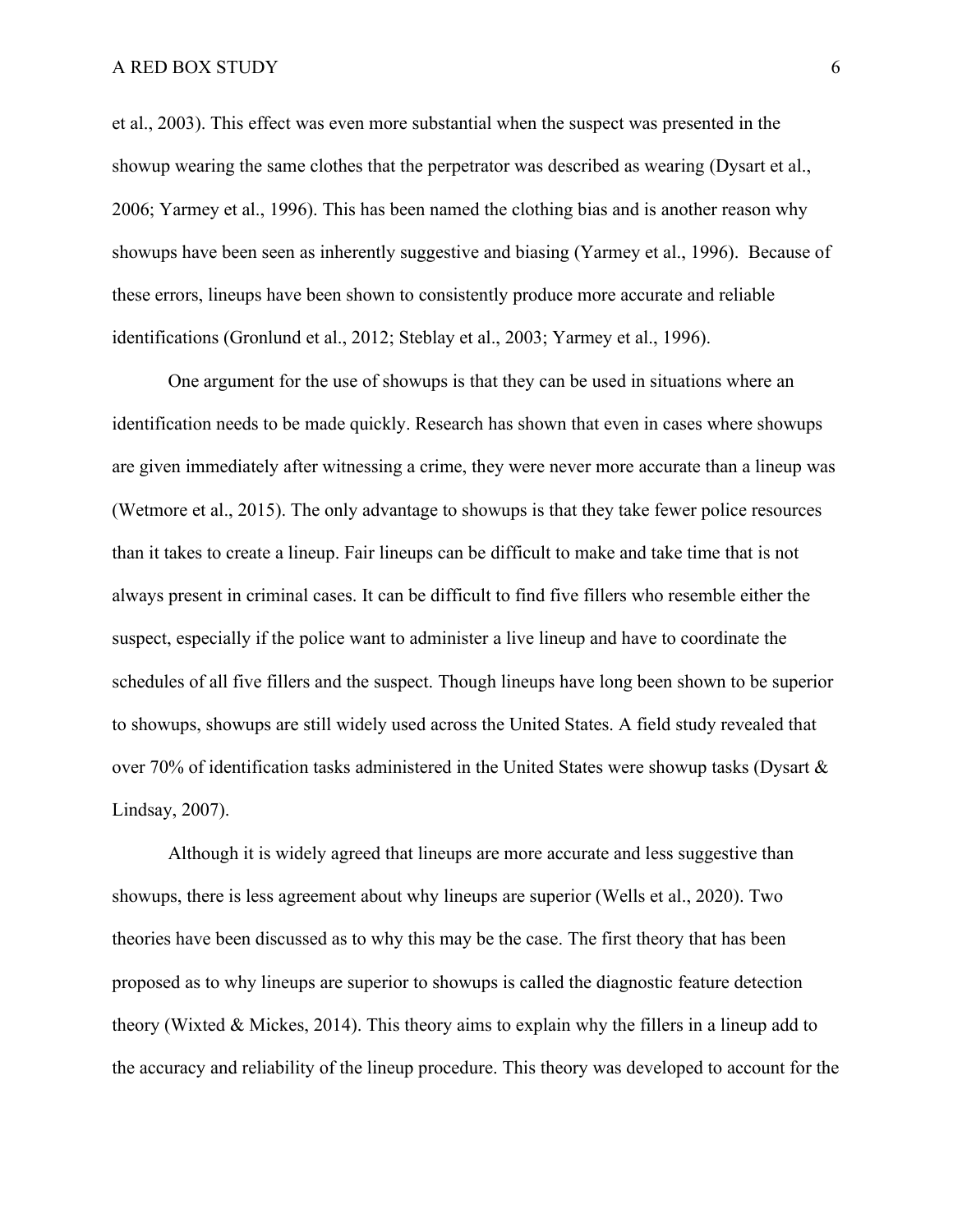fact that simultaneous lineups have higher levels of empirical discriminability as compared to showups and other forms of identification procedures where faces are presented in isolation (Gronlund et al., 2012). The diagnostic feature detection theory claims that being able to compare members of the lineup to each other helps discriminate between guilty and innocent parties (Wixted & Mickes, 2014).

Within diagnostic feature detection theory, two types of features are defined: diagnostic features and nondiagnostic features. Nondiagnostic features are features that all fillers and the suspect should have in common. These commonalities should come from the witness' description of the perpetrator. For example, if the witness statement says that the perpetrator was a white male with dark hair, then all the members in the lineup should be white, a male, and have dark hair. These features are nondiagnostic. Diagnostic features are features that can differ from person to person within the lineup because they weren't mentioned in the witness's description of the perpetrator. These diagnostic features are the features that witnesses should use to differentiate between the guilty and innocent. Using the same perpetrator description, nondiagnostic features of those included in the lineup could be eye color, face shape, or facial markings because these features were not mentioned in the description of the perpetrator. Diagnostic feature detection theory states that by having the fillers in a lineup procedure, witnesses can use diagnostic features to differentiate between the guilty and innocent in the lineup before making a final decision. For example, if someone witnessed a robbery and the perpetrator had a black eye, but everyone present within the lineup had a black eye, the witness knows that this feature is not diagnostic and should not affect their final decision. This witness should use other features to determine who, if anyone, in the lineup is the perpetrator.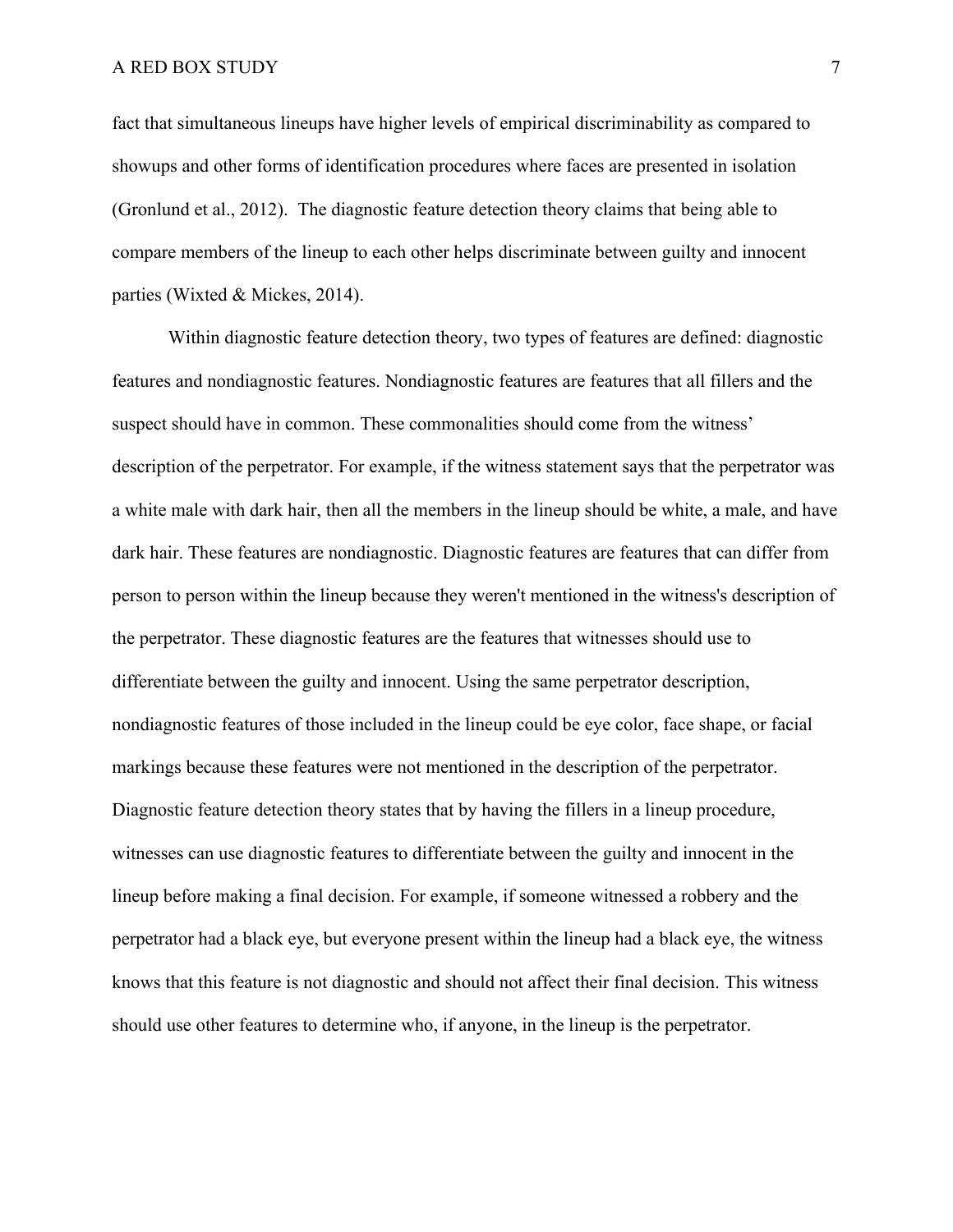It has been shown that witnesses are more accurate when they notice both diagnostic and nondiagnostic information in procedures where photos are shown simultaneously instead of in isolation (Carlson et al., 2019). Previous research has shown that this is especially true in cases where the fillers are chosen because of their high similarity to the suspect. Researchers claim that having highly similar fillers allows for witnesses to better determine which features were most important in making an identification, therefore leading to more accurate identifications (Colloff et al., 2016; Colloff et al., 2018). If the fillers in a lineup are not fair, more features of the perpetrator will match with features of the suspect than with the fillers, meaning that more witnesses will be led to believe that the suspect is guilty. Past research has shown that as little as two fair fillers can increase the accuracy of a lineup (Wooten et al., 2020). Because there is only one person in a showup, and therefore no features to compare, witnesses may simply rely on the features given in their statement, which could lead to an inaccurate identification.

The second theory, filler siphoning theory, states that fillers draw choices away from the innocent suspect (Wells et al., 2015). In a showup, if the witness is going to pick someone, their only option is to pick the suspect. However, in a lineup, if the witness decides to pick someone, they have six people to choose from. This means that if the witness randomly picks someone, there is only a one in six chance that they will pick the suspect, but a five in six chance that they will pick someone who is known to be innocent. Filler siphoning theory also states that for the fillers to fulfill their purpose of adding protection to the suspect, the fillers must be plausible and competitive (Wells et al., 2015). The fillers within a lineup must all be similar to the suspect and match the general description that was given to the police by the witness. Previous researchers have claimed that the filler siphoning theory has even stronger evidence whenever the fillers are highly similar to the suspect because more highly similar fillers are moving decisions away from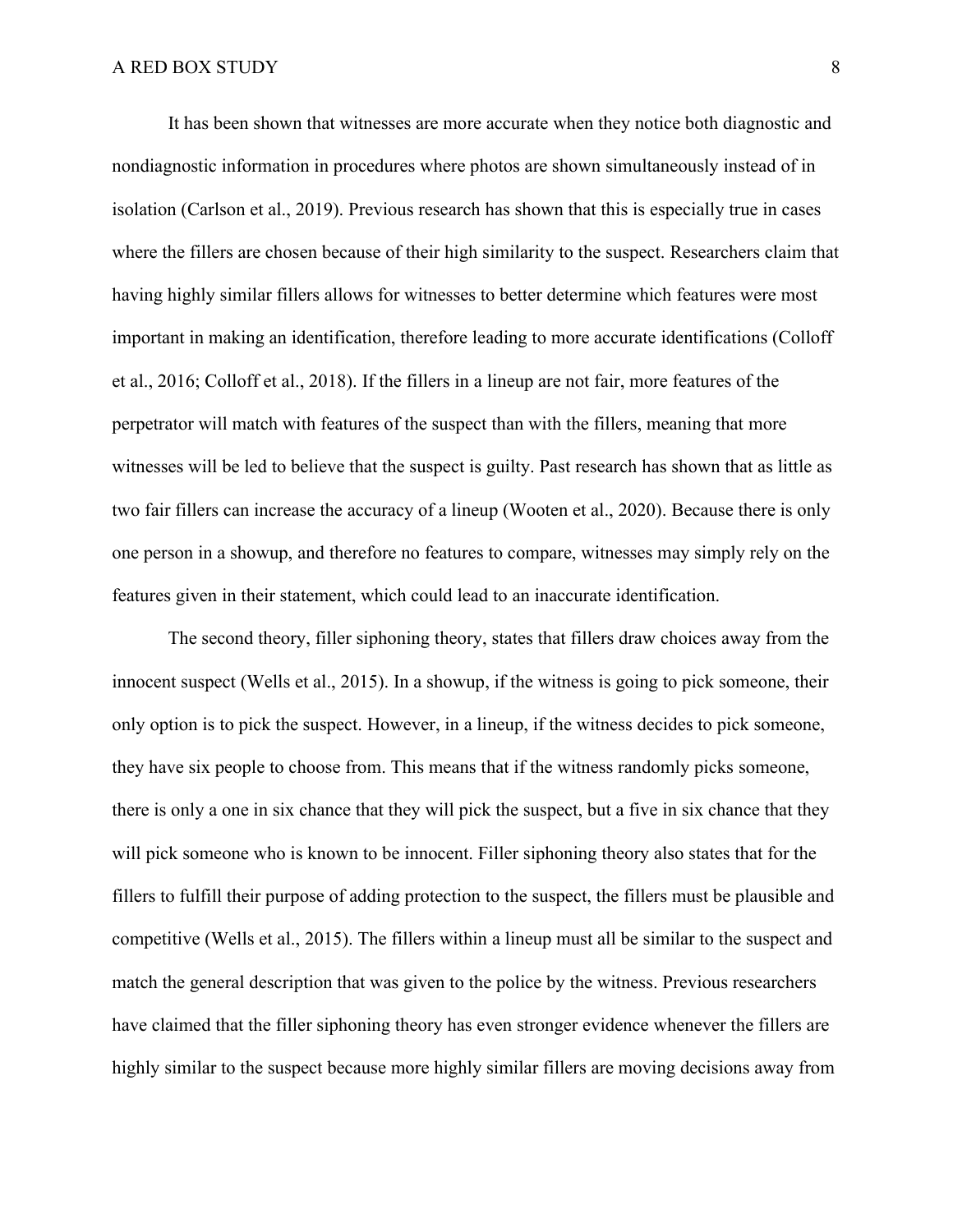innocent suspects (Smith et al., 2018). For example, when viewing a lineup, the witness has seven options that they could make. They could choose each of the members of the lineup, or they could reject the lineup as a whole. If the witness makes the choice to choose someone, filler siphoning theory states that there is only a one in six chance that the witness will choose the suspect should the suspect be innocent. If those fillers are highly similar to the suspect, there is a greater chance that one of the fillers will be chosen over the suspect. In an unfair lineup, filler siphoning theory states that the suspect will more closely resemble the witness's memory of the perpetrator, therefore increasing the likelihood that they will choose the suspect and a lower chance that they will be a filler.

Within the research community, there has been much debate over which of these two theories better explains why lineups are superior to showups. To test these theories, a novel identification procedure called the simultaneous showup was proposed (Colloff & Wixted, 2020). In this procedure, the experimenters gave the witness photos similar to what a witness would see in a simultaneous lineup procedure. Six photos were given to the witness, but the suspect's photograph was bordered in red. Participants were told that the person bordered in red was the police suspect and the other pictures were not suspects and were only included for comparison purposes. Participants were simply asked whether the police suspect (pictured in red) was the person who committed the crime. By creating this procedure, researchers were attempting to test the filler siphoning theory against the diagnostic feature detection theory. Colloff and Wixted (2020) argued that because the fillers were present, diagnostic feature detection could still occur. That is, even though the fillers could not be chosen, witnesses could still compare and contrast the photographs to see which features were diagnostic. Colloff and Wixted (2020) argued that filler siphoning was not possible, because the witnesses were unable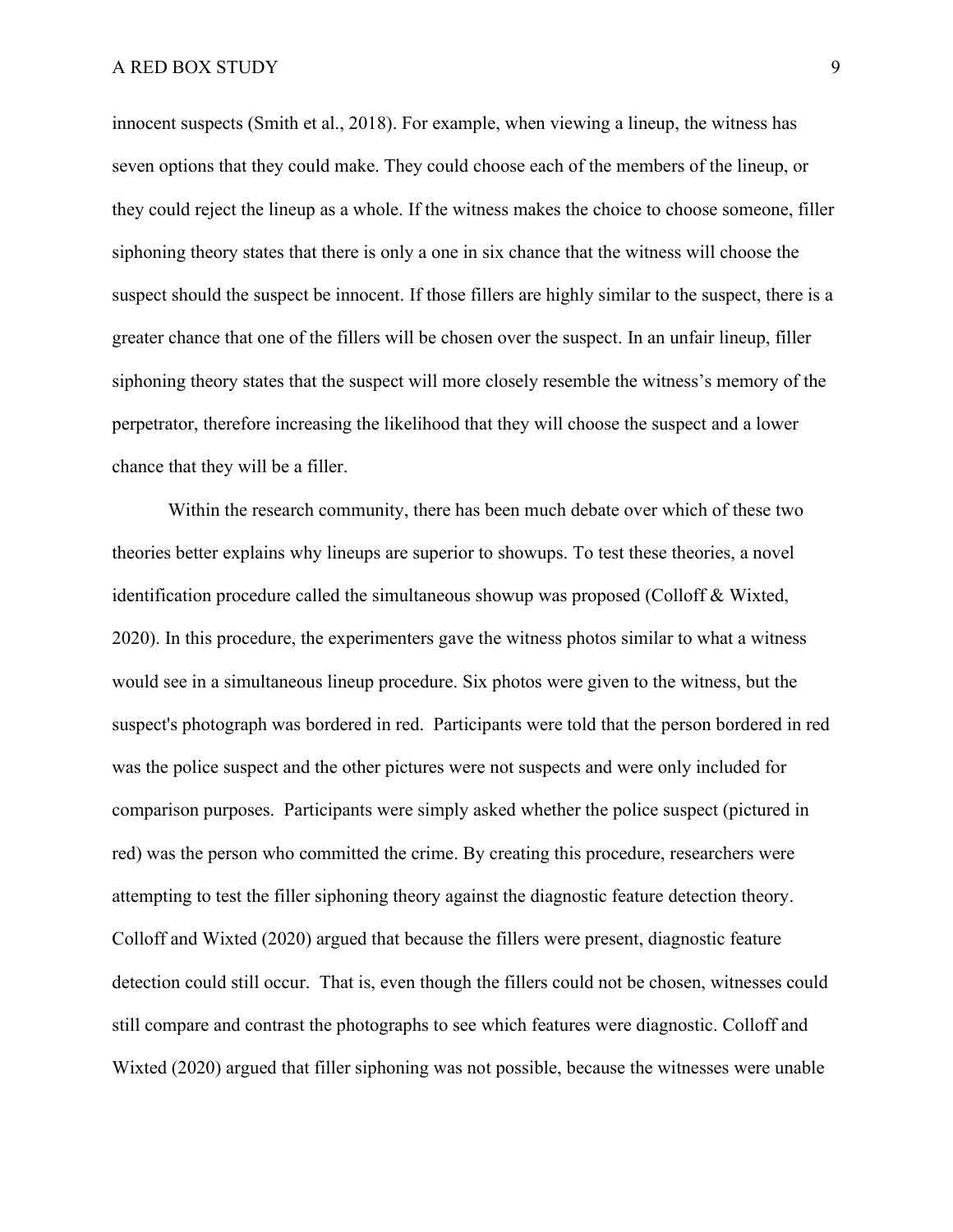to choose any of the fillers. Results showed that participants in both the simultaneous showup and standard lineup conditions performed better than those in the standard showup condition (Colloff & Wixted, 2020). This was taken as evidence for the diagnostic feature detection theory because those in the simultaneous showup condition were not allowed to choose a filler, and therefore, arguably, filler siphoning could not happen.

Although the result seemed to support the diagnostic feature detection theory, these results could still be explained in a manner consistent with the filler siphoning theory. Even though participants were not able to choose one of the fillers in the simultaneous showup, they might have still concluded that one of the fillers was a better match to their memory than the suspect was (i.e., covert filler siphoning). For example, imagine a witness who views a simultaneous showup and decides that one of the fillers bears a striking resemblance to their memory of the perpetrator, while the suspect only bears a moderate resemblance. Presumably, in a lineup, the witness would pick the filler (filler siphoning). In a simultaneous showup, selecting the filler is not an option. But the presence of this highly similar (to their memory) filler would likely cause the witness to reject the less similar suspect. This reasoning leads to the conclusion that the simultaneous showup condition, does not rule out filler siphoning – because the filler siphoning might go on covertly, in the participant's mind.

The current study was interested in looking at the possibility that filler siphoning could still be present within the simultaneous showup condition. To examine this possibility, participants in the simultaneous showup condition were asked to make a decision and were then asked if the fillers in the task influenced their decision. If participants answered yes, they were then asked how those fillers influenced their decision. This allowed participants to admit that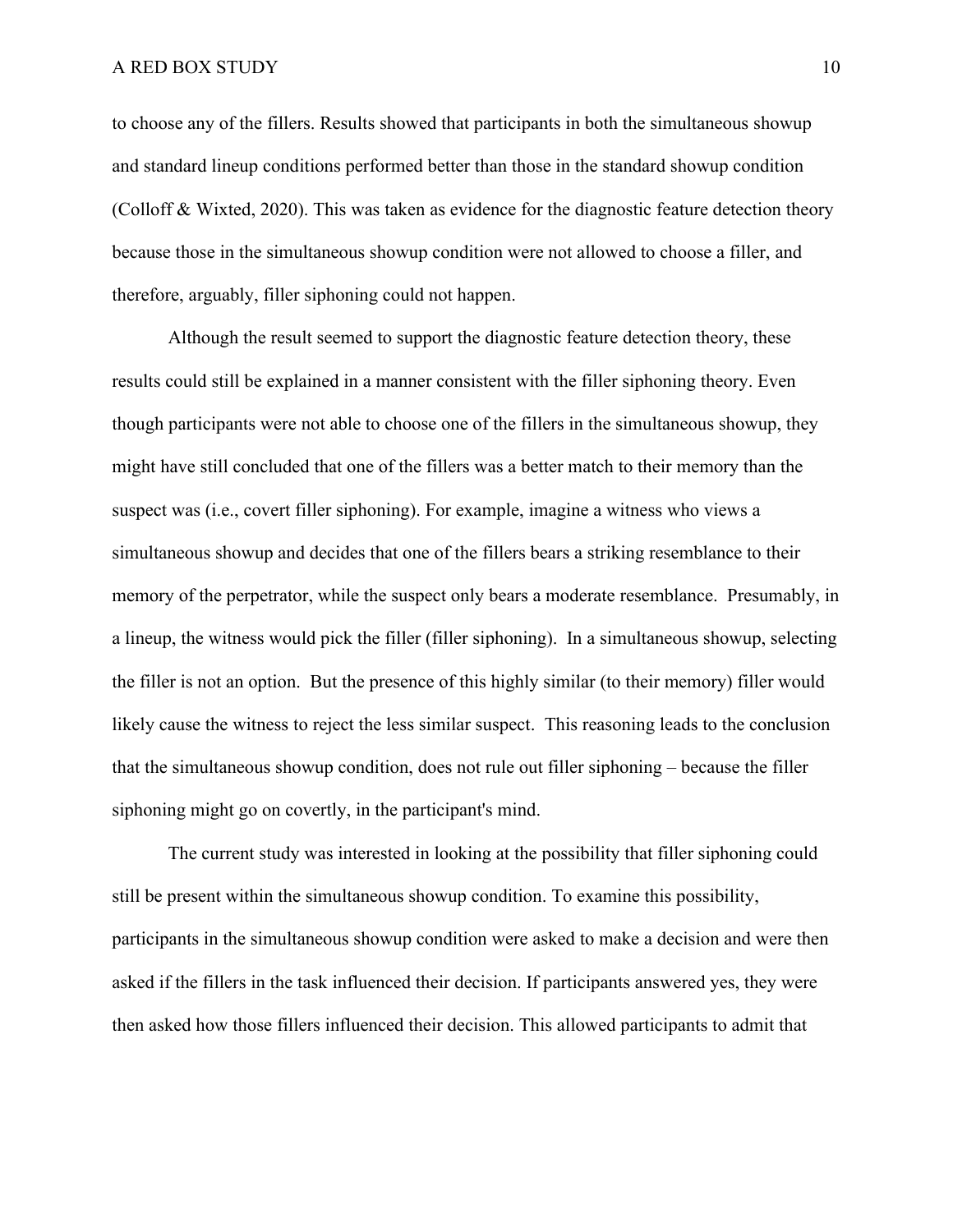they would have chosen someone else if given the option, therefore giving support to the filler siphoning theory.

The current study is a replication and extension of Experiment 3 conducted by Colloff and Wixted (2020). The aim of the current study was to further test the filler siphoning theory and the diagnostic feature detection theory by exploring how witnesses claim that the fillers from a simultaneous showup task affect their identification decisions. As the current study is a replication and extension of a previous study, the current study expects to reflect the results found by Colloff and Wixted (2020). It was also predicted that participants would indicate that the fillers influenced their decision when they indicated that the perpetrator was the suspect more often than when they indicated that the suspect was not the perpetrator. It was predicted that support for both filler siphoning and diagnostic feature detection theories would be given as explanations for how the fillers influenced identification decisions. Further, it was predicted that support for the filler siphoning theory would be given when participants indicated that the police suspect was not the perpetrator of the crime, and diagnostic feature detection support would be given when participants indicated that the police suspect was the perpetrator of the crime. Finally, it was also predicted that participants would show support for the filler siphoning theory when the perpetrator was absent from the simultaneous showup, and participants would provide support for the diagnostic feature detection theory when the perpetrator was present in the simultaneous showup.

## **Methods**

## **Participants**

There were 572 participants in the current study ( $M_{\text{age}}$  = 19.03, SD<sub>age</sub> = 2.07). The majority of these participants were female (62.2%) and self-identified their race as White or Caucasian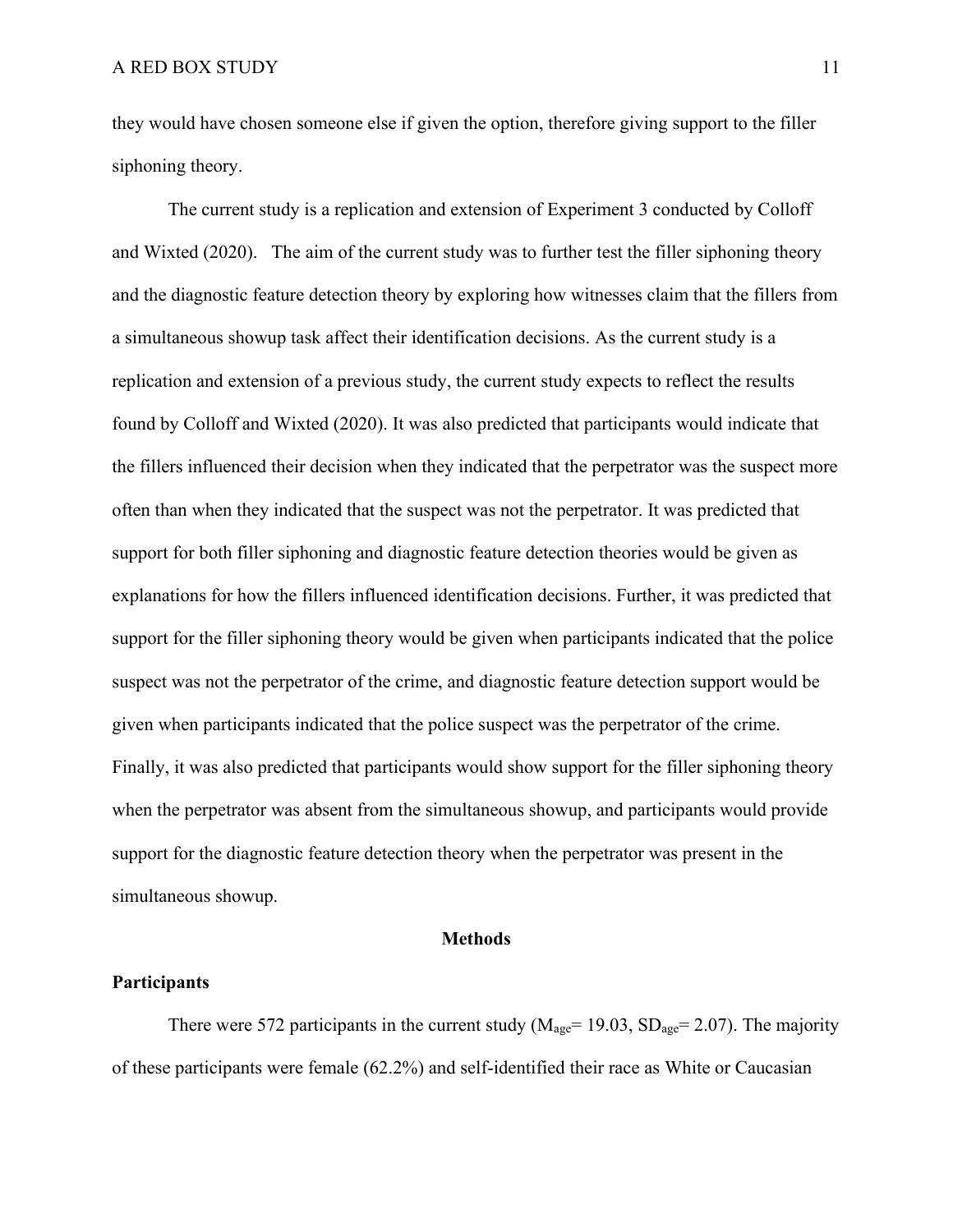(79.02%). All other demographic information can be found in Table 1. Participants were students at the University of Arkansas who were enrolled in a General Psychology course. They were recruited through SONA and given research credit for their participation in the study. Thirty-four participants were excluded from analysis because of misinformation, technical difficulties while completing the study, or incorrectly responding to the attention checks. The final sample size was 538.

#### **Design**

The study used a 3 (Presentation Style: simultaneous show-up, standard simultaneous lineup, standard showup) x 2 (Video: mugging, graffiti), x 2 (Culprit: present, absent) mixed design. Presentation Style was manipulated between subjects, while Culprit and Video were manipulated within subjects.

## **Materials**

Materials in this study, including videos, lineups, and instructions were identical to those used by Colloff and Wixted (2020) and used with author permission.

## *Videos*

We used two different 30-second-long videos. These videos were created by Colloff et al. (2016) and were also used in Colloff and Wixted (2020). Both videos were only visual, they did not contain any audio. One video depicts a white, male perpetrator taking a phone from another white male in a parking garage. For the first 20 seconds of the video, the victim is seen talking on the phone. The perpetrator then can be seen walking into the frame and saying a few words to the victim before stealing his phone. The perpetrator can be seen for nearly 10 seconds before he runs out of frame with the stolen property. The perpetrator in this video had a large scar on his cheek. The other video depicts a suspect with a black eye graffitiing a wall. The perpetrator's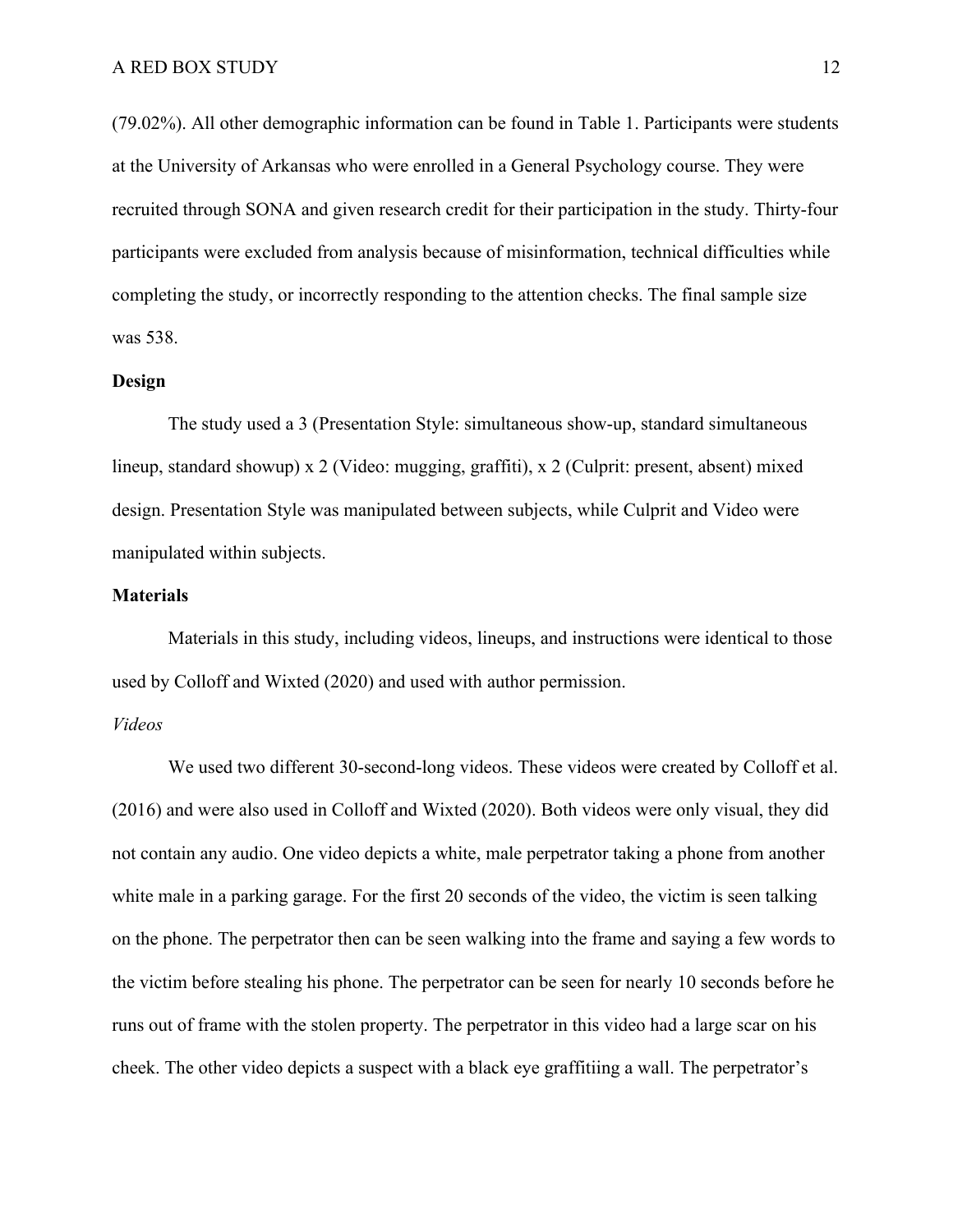face can clearly be seen for a little under 10 seconds before he turns around to spray paint the wall. For the remainder of the video, the participant can only see the back of the perpetrator, not his face.

## *Lineups and Showups*

In the simultaneous lineup condition, a 3.5 inch by 3.5 black and white photo of the suspect (culprit-present) or filler (culprit-absent) was presented next to 5 other 3.5 inches by 3.5 inch black and white photos of innocent fillers. All fillers in the mugging condition were photoshopped to have the same scar that the perpetrator was seen to have. All fillers in the graffiti condition were photoshopped to have the same black eye that the perpetrator was seen to have.

In the standard showup condition, one 3.5 inches by 3.5 inches black and white photo of the culprit (culprit-present) or an innocent filler (culprit-absent) was presented. This photo was outlined in a red box to represent that they are the police suspect. If an innocent filler was presented, their picture was photoshopped to contain either the scar or the bruise according to their video condition.

In the simultaneous showup condition, the red box condition, a 3.5 inch by 3.5-inch black and white photo was presented with a red outline. This person was either the culprit (culpritpresent) or an innocent filler (culprit-absent). The photo of the suspect was presented alongside five other 3.5 inches by 3.5-inch black and white photos of innocent fillers. These five photos did not have a red outline.

## **Procedure**

The study was conducted online through Qualtrics. Participants in the study were first instructed to read and sign an informed consent form. After signing the consent form,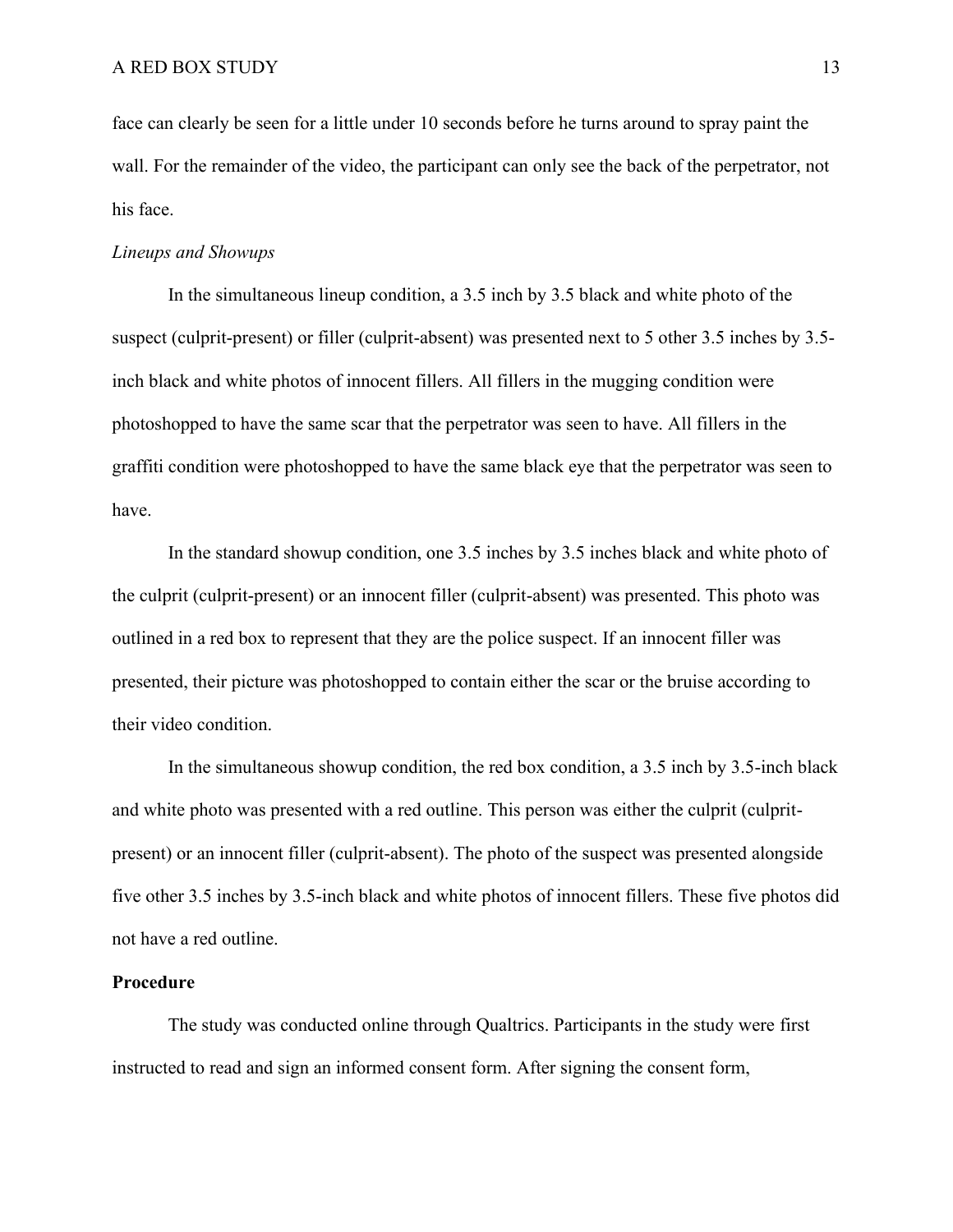participants were told that they would be watching a video. They were instructed to pay careful attention, as they would have to answer questions about the video later. They were also told that they should only watch the video once. Participants were then randomly assigned to watch either the mugging video or the graffiti video first. After viewing the video, participants were asked if they experienced any technical problems while viewing the video, such as the video not loading or buffering. Participants were also asked two attention check questions regarding the contents of the video. These questions were easy to answer for anyone who had watched the video. If the participant viewed the mugging video, they were asked where the crime took place and what type of crime took place.

To create time between the viewing of the mock crime video and the completion of an identification task, participants were asked to complete a filler task. The filler task consisted of simple, 3-step math equations. For example, one of the equations could have been 8x6-2. Participants were asked to solve these math equations for 4 minutes.

After the filler task, participants were then given instructions on how to complete an identification task. They were randomly assigned to one of the three identification presentations (simultaneous show-up, standard simultaneous lineup, or standard show-up). The instructions varied depending on the condition that the participants were assigned.

In the simultaneous show-up condition, participants were told that they were going to be asked if the police suspect is the same man who was the perpetrator in the crime video that they just watched. They were told that the person whose photo was in the red box was the police's suspect and that "the other five men are not suspects; their role is to show you what an innocent suspect might look like in a case like this. The police suspect may or may not be the actual perpetrator." A simultaneous show-up would then appear, and participants were asked if the man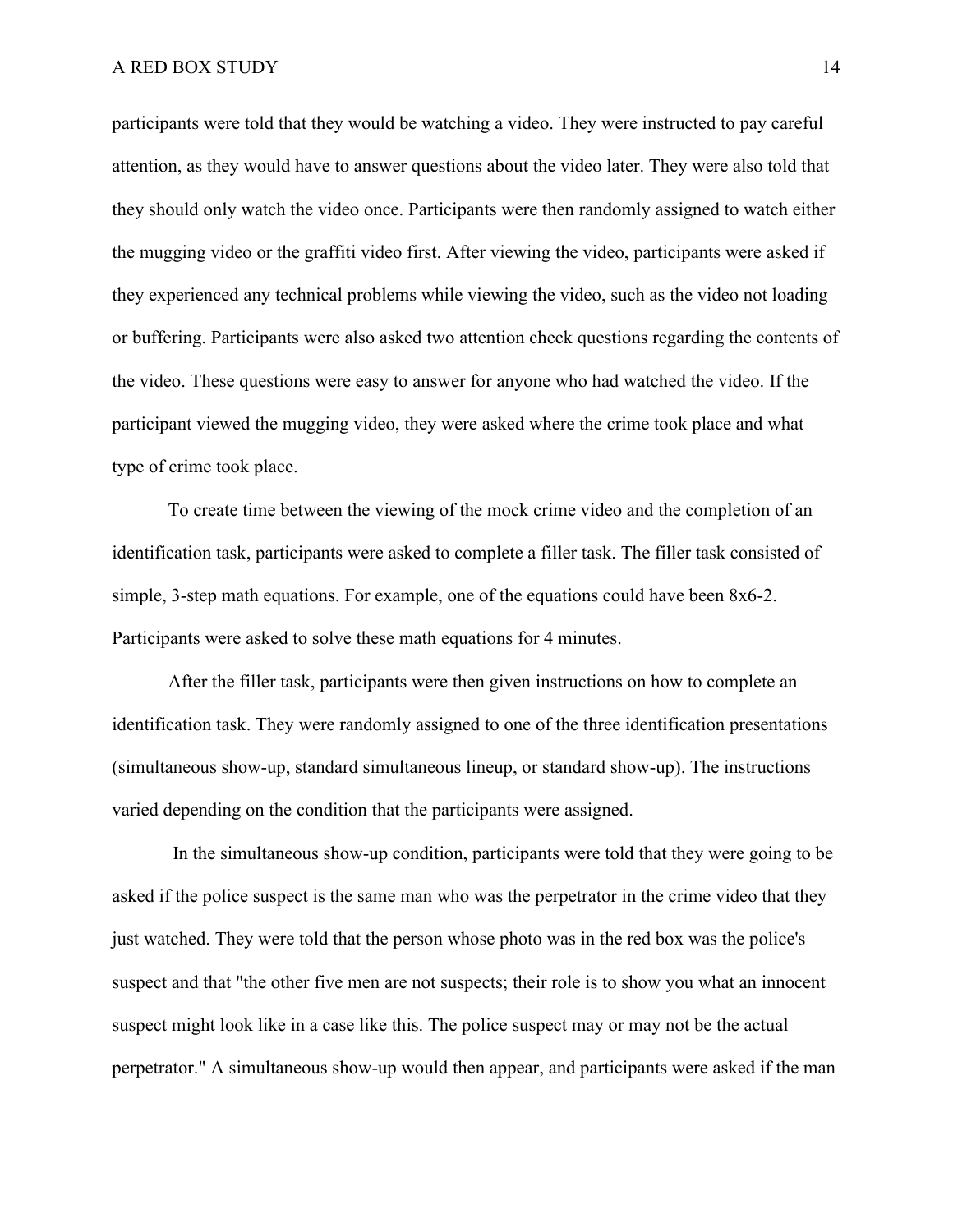whose photo was highlighted in red was the man who committed the crime in the video. After completing the show-up, participants were asked if the photos of the five people not highlighted in red affected their decision. If participants answered that the other five people did affect their decision, they were asked to choose how those people affected their decision. Participants selected from the following options, with options randomized for each participant:

- 1. One or more of the other pictures (not in the red box) looked more like the perpetrator than the suspect (in the red box) did." (Filler Siphoning)
- 2.
- 3. "If I had been able to, I would have picked one of the pictures (not in the red box)". (Filler Siphoning)
- 4. "The other pictures (not in the red box) helped me to focus on what features were most relevant for the judgment." (Diagnostic Feature Detection)
- 5. "If the other pictures (not in the red box) were not there, I would have just focused on the fact that the suspect (in the red box) had a black eye [scar] like the perpetrator did." (Diagnostic Feature Detection)
- 6. "One or more of the other pictures (not in the red box) looked very similar to the suspect (in the red box) and this made me uncertain." (Filler Confusion)
- 7. "The other pictures (not in the red box) jogged my memory." (Reminding)
- 8. "The suspect (in the red box) looked more like the perpetrator than the men in the other photos (not in the red box)". (Filler Rejection)
- 9. "Other"

In addition to items meant to represent filler siphoning and diagnostic feature detection, we included other options that had been developed in a pilot experiment. One of these responses is filler confusion, in which one or more of the fillers looked so similar to the suspect that it made the witness unsure. Participants who indicated that the other photographs (not in red) influenced their decision, were allowed to choose as many items from this list as they liked.

In the standard simultaneous lineup condition, participants were told that they were going to view a lineup of six photos. Once the lineup was displayed, participants were told that the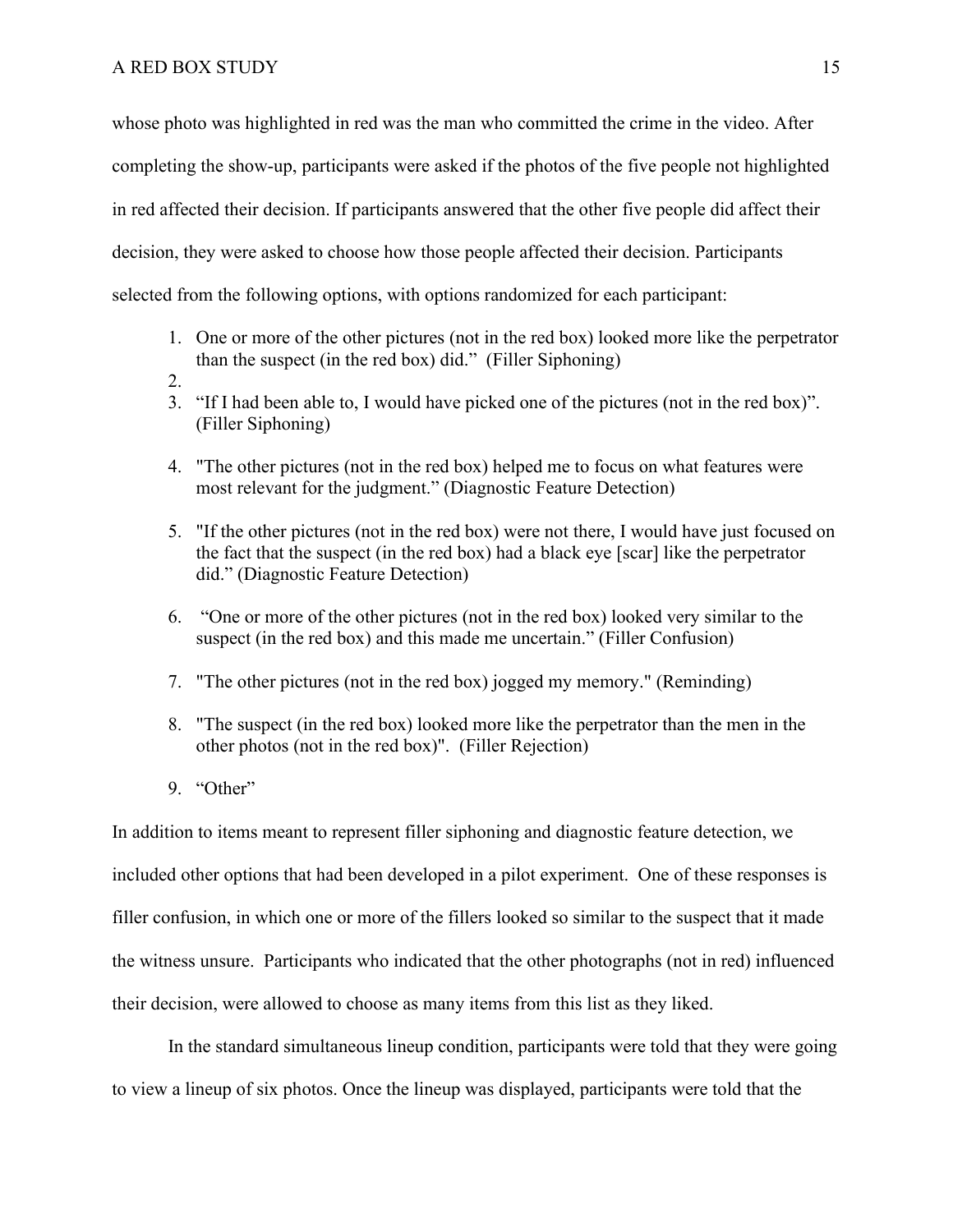lineup may or may not contain the perpetrator. They were then asked to select the person that they believe to be the perpetrator or select the "not present" option if they believe that the perpetrator was not present in the lineup. None of the photos in this condition were highlighted in red. There were no follow-up questions after completing the standard simultaneous lineup.

In the standard show-up condition, participants were informed that they would view a photo of the police suspect. The photo that they were shown was highlighted in red. They were informed that the suspect may or may not be the actual perpetrator. Finally, they were asked if the suspect highlighted in red was the person who committed the crime in the video. There were no follow-up questions after completing the standard show-up.

After completing their randomly assigned identification task, participants completed this procedure again with the video that they viewed the second time (mugging or graffiti). The presentation condition that the participant was assigned did not change for the second video. The same procedures used for the first video were continued into the second video. Once the identification task had been completed for both videos, participants were asked to answer demographic questions and were debriefed.

#### **Results**

The purpose of this experiment was to replicate and extend experiment 3 conducted by Colloff and Wixted (2020). We were interested in examining if filler siphoning was still mentally present within the simultaneous showup procedure. We hypothesized that support would be found for both filler siphoning theory and diagnostic feature detection theory. Further, we predicted that filler siphoning support would be more common when participants believed that the suspect was not the perpetrator and when the perpetrator was absent from the showup. This would make filler siphoning support found more commonly in showup rejections. We also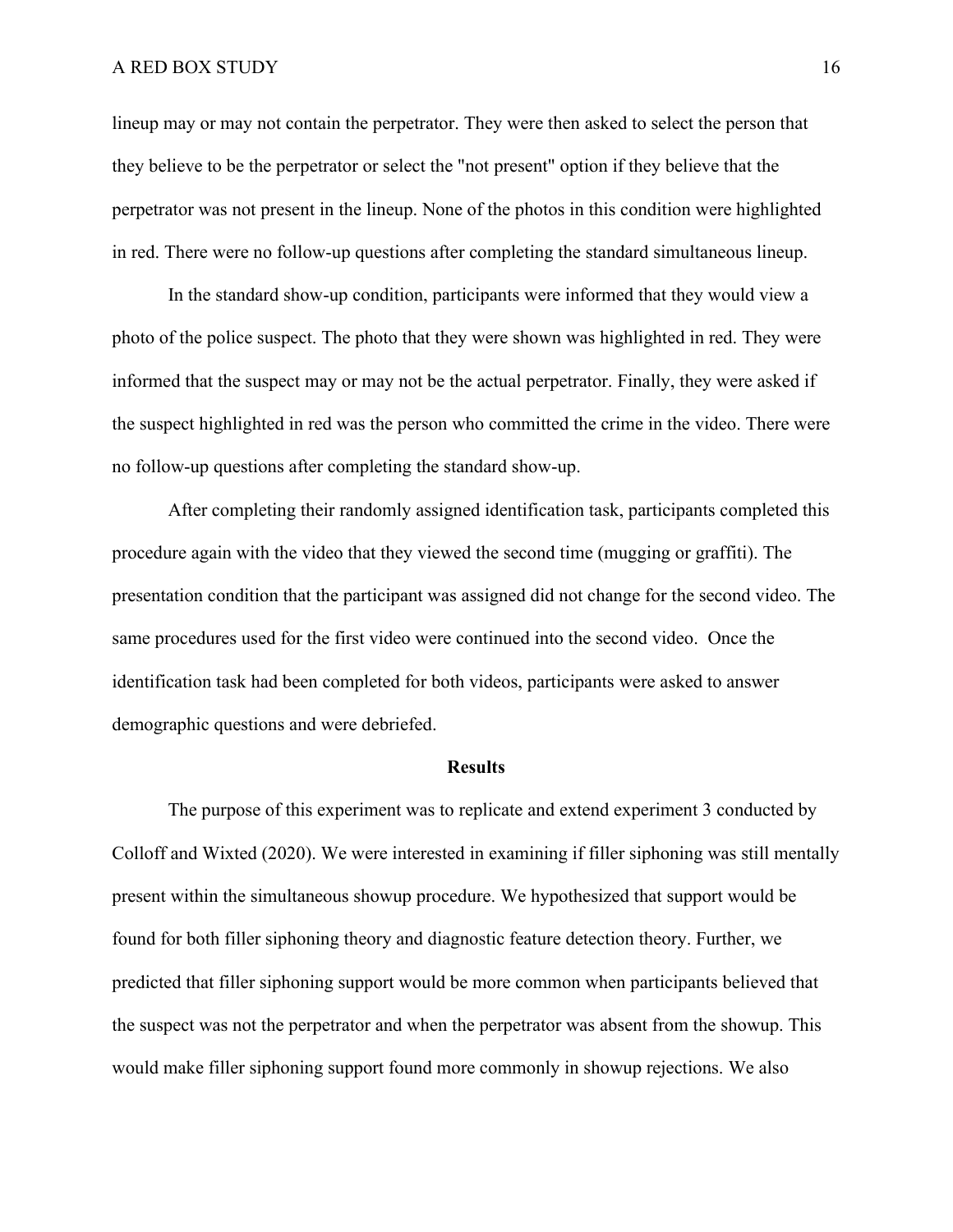predicted that support for diagnostic feature detection theory would be more common in cases where the predicant indicated that the suspect was the perpetrator and when the perpetrator was present in the showup.

## **Replication of Colloff and Wixted (2020)**

Colloff and Wixted (2020) analyzed their data using ROC analyses. They found that the ROC curves for lineups and simultaneous showups overlapped each other suggesting equal memory performance, and both dominated the ROC curve for showups. This suggests that memory performance was better for simultaneous showups and lineups than it was for showups. Table 2 shows the suspect, filler, and rejection rates for the three conditions. As has been found in previous research, showups had both the highest correct suspect ID rate and the highest mistaken suspect ID rate. Figure 1 shows the ROC analysis for the three conditions. As in Colloff and Wixted (2020), the ROC curves for the lineup and simultaneous showup are overlapping indicating equivalent memory performance. The ROC for lineups cuts off (is truncated) somewhat earlier than the ROC for the simultaneous showup. This indicates that the response criterion for simultaneous showups is somewhat laxer. Both of these ROC curves dominate the ROC curve for the showup, indicating that memory performance for the showup is worse than the other two conditions. These results replicate what was found by Colloff and Wixted (2020) and provide evidence that our participants were treating the task similarly to how their participants were.

## **Influence of the Other Pictures**

The replication of Colloff and Wixted (2020) is consistent with the claim that our participants understood the task in a way that was similar to how Colloff and Wixted's participants understood the task. I now turn to how participants explained their decisions.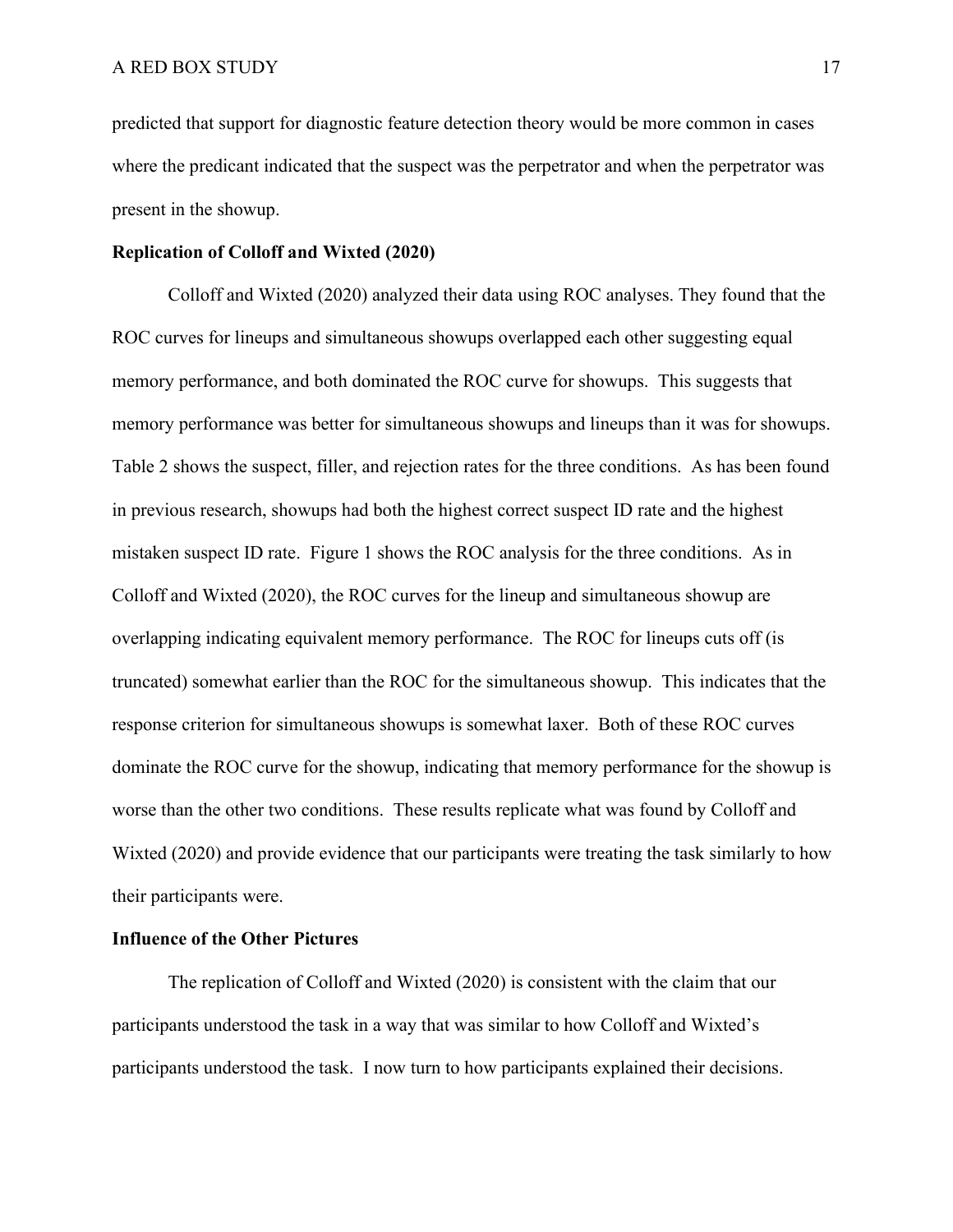**Do Participants Report the Other Pictures Influencing Them?** Participants in the simultaneous lineup condition were asked whether the other pictures, not in the red box, influenced their decision. Overall, participants indicated that in 55.9% of cases in the simultaneous lineup condition indicated that they were influenced by the other pictures. Participants were significantly more likely to say that the other pictures influenced them when in the culprit absent condition (62.4%) than the culprit present condition (49.7%),  $\chi^2(df = 1, N = 1)$  $354$ ) = 5.29, p = .02. Participants were more likely to say that the other pictures influenced them when they rejected the suspect (63.3%) than when they accepted the suspect (48.3%),  $\chi^2(df = 1$ ,  $N = 354$ ) = 8.14, p = .004. Figure 2 shows that the participants reported the other pictures had the least influence in those cases where the participant viewed a culprit present simultaneous showup and they selected the suspect.

**Is There Evidence of Covert Filler Siphoning?** The simultaneous showup procedure was created to prevent filler siphoning from occurring, by making it impossible for participants to pick one of the fillers (Colloff & Wixted, 2020). The logic was that if filler siphoning cannot happen, but the simultaneous showup still outperforms the standard showup, it would be evidence that filler siphoning is not what explains the lineup/showup difference. The purpose of this thesis is to test the possibility that covert filler siphoning happens anyway. That is, although the witness cannot choose one of the fillers, one of the fillers can still be a better match to their memory than the innocent suspect, and this could lead to rejecting the suspect. There were two items on the questionnaire that represented filler siphoning:

- 1. "If I had been able to, I would have picked one of the pictures (not in the red box)".
- 2. "One or more of the other pictures (not in the red box) looked more like the perpetrator than the suspect (in the red box) did"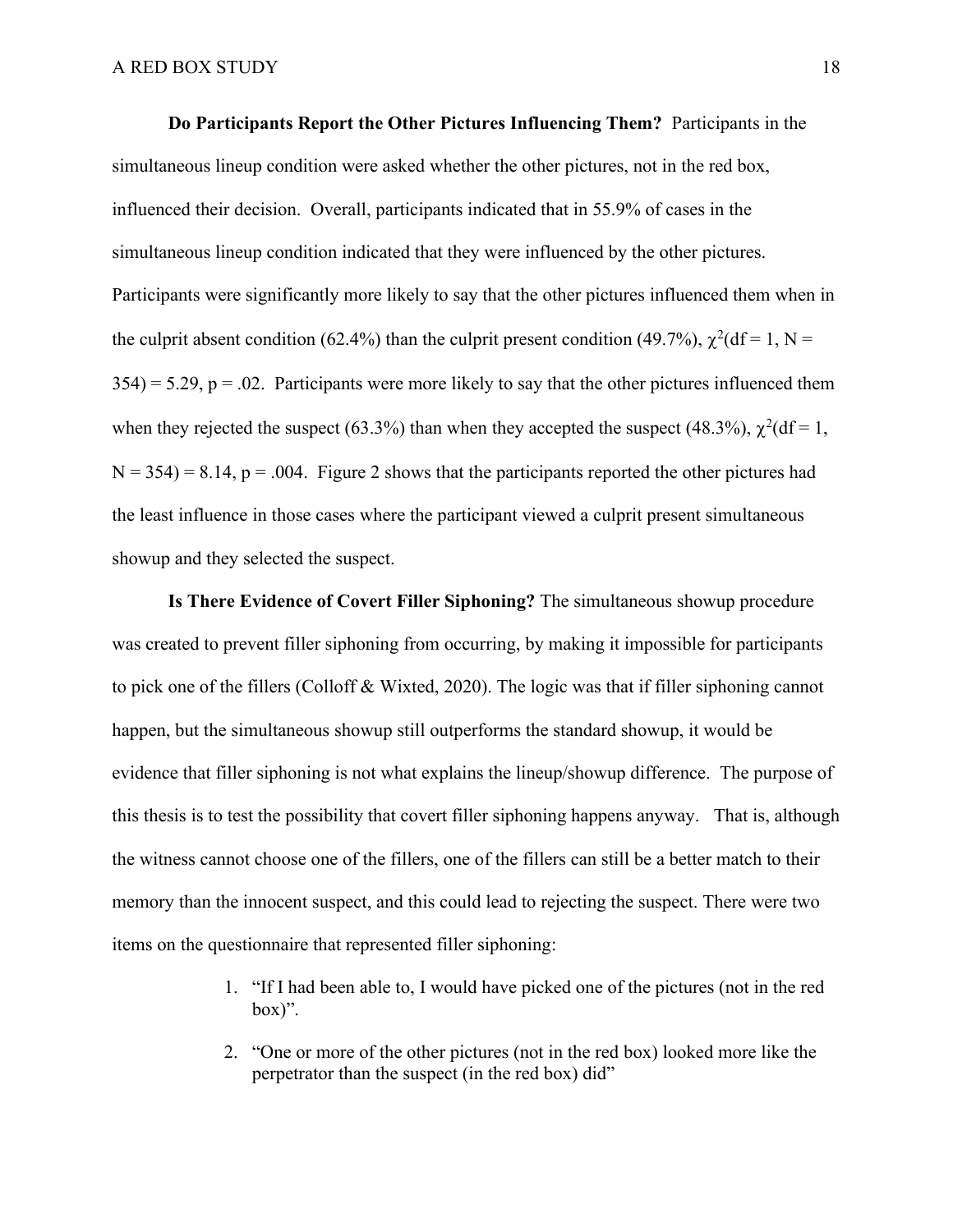If either of these were selected, it was counted as evidence of covert filler siphoning. Covert filler siphoning was self-reported in 27.4% of all simultaneous showups and in 49.0% of all cases where the participant self-reported that the other pictures influenced their judgment. Covert filler siphoning was significantly more common for culprit absent lineups (43.9%) than culprit present lineups (11.6%),  $\chi^2$ (df = 1, N = 354) = 46.47, p < .001. Covert filler siphoning was quite rate when participants identified the suspect (5.7%) and significantly more common when the participant did not identify the suspect (48.3%),  $\chi^2$ (df = 1, N = 354) = 80.66, p < .001. Figure 3 shows that the participants reported engaging in covert filler siphoning least often when they made suspect identifications and most often when they did not identify the suspect.

**Is There Evidence of Diagnostic Feature Detection?** Diagnostic feature detection refers to a process in which the presence of other features focuses the witnesses' attention on those features that differ among the faces. Two items on the questionnaire were meant to capture diagnostic feature detection:

- 1. "The other pictures (not in the red box) helped me to focus on what features were most relevant for the judgment"
- 2. "If the other pictures (not in the red box) were not there, I would have just focused on the fact that the suspect (in the red box) had a black eye like the perpetrator did".

If either of these were selected, it was counted as evidence for diagnostic feature detection. Diagnostic feature detection was self-reported in 32.2% of all simultaneous showups and in 57.6% of cases where the participant indicated that the other pictures influenced their decision. Reports of diagnostic feature detection were approximately equally common for culprit present (30.9%) as for culprit absent (33.5%) simultaneous showups,  $\chi^2(df = 1, N = 354) = 0.27$ , p = .60.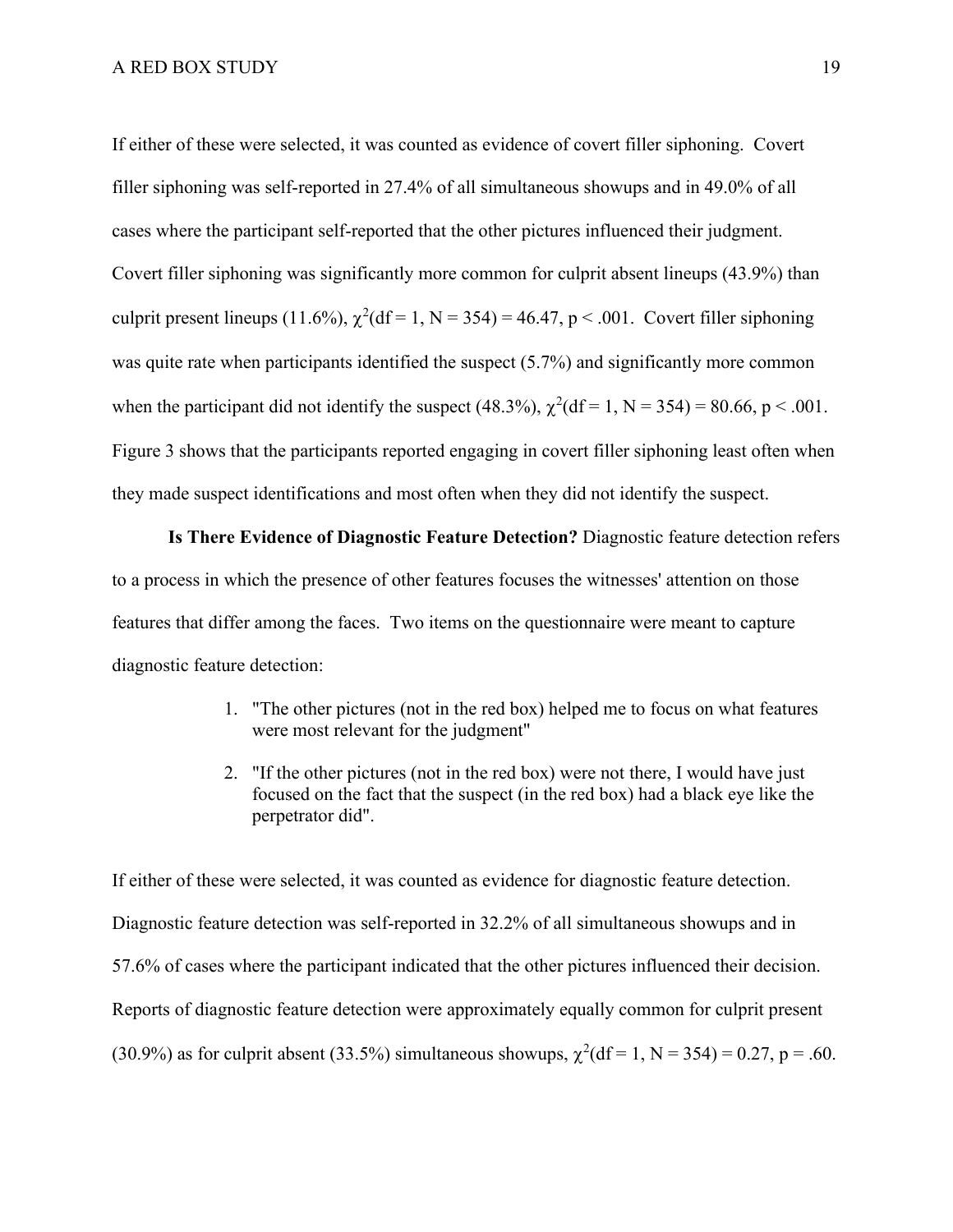Diagnostic feature detection was self-reported approximately as often when the suspect was rejected (29.4%) as when the suspect was selected (35.1%),  $\chi^2$ (df = 1, N = 354) = 1.28, p = .26.

Figure 4 shows that the proportion of self-reported diagnostic feature detection was highest when a suspect was mistakenly identified from a culprit absent simultaneous showup. However, it is important to keep in mind that the number of cases in which a suspect was identified in a culprit absent simultaneous showup was low, only 28 cases altogether. Nevertheless, diagnostic feature detection was more commonly reported in those cases than in cases when the suspect was rejected from a culprit absent simultaneous showup,  $\chi^2(df = 1, N = 1)$  $173$ ) = 4.07, p = .04, when a suspect was rejected from a culprit present simultaneous showup,  $\chi^2$ (df = 1, N = 63) = 3.96, p = .047, but not in cases where the suspect was correctly identified from a culprit present simultaneous showup,  $\chi^2(df = 1, N = 174) = 3.27, p = .07$ .

**How Common is Filler Confusion?** In the pilot testing that was used to develop the response alternatives, we discovered that some participants reported that there was another picture that looked so similar to the suspect that they were unsure if the suspect was guilty. We characterize this as 'filler confusion' because the response does not necessarily indicate that the participants' choice would have been drawn to the filler. We included one response alternative that corresponded to filler confusion:

"One or more of the other pictures (not in the red box) looked very similar to the suspect (in the red box) and this made me uncertain."

Filler confusion was self-reported 15% of the time and in 26.8% of cases in which the participant indicated that the other pictures influenced their decision. Filler confusion was approximately equally common in culprit present (14.4%) and culprit absent (15.6%) simultaneous showups,  $\chi^2$ (df = 1, N = 354) = 0.74, p = .39. Filler confusion was also about equally common when the suspect was identified (13.8%) as when the suspect was not identified (16.1%),  $\chi^2$ (df = 1, N =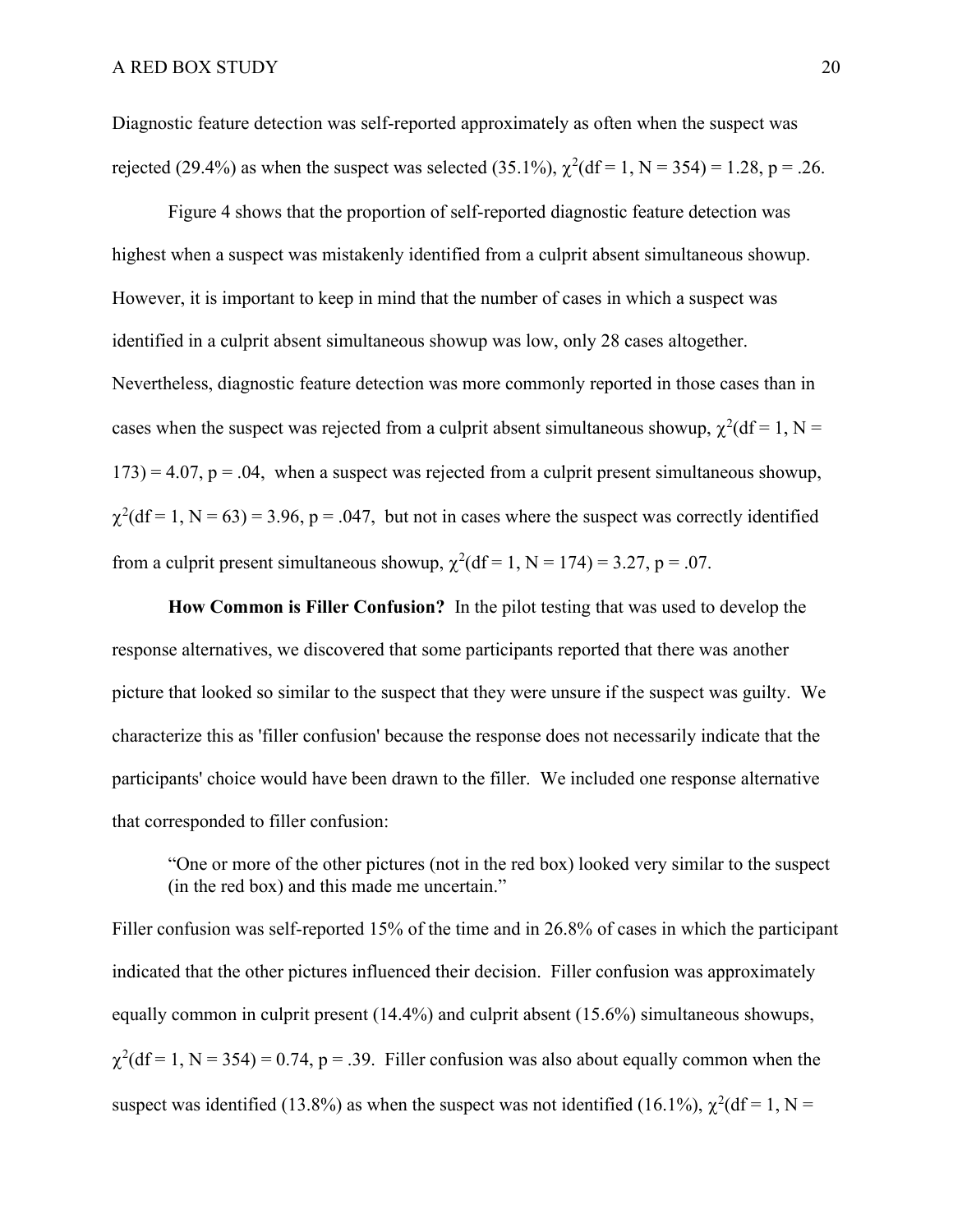$354$ ) = 0.37, p = .54. Figure 5 shows the proportion of filler confusion responses. There did not appear to be any major differences as a function of either lineup type or suspect selection.

**Other Responses.** The main focus of this thesis is filler siphoning and diagnostic feature detection. I have also explored the related idea of filler confusion. However, participants also had other response options to choose from when they indicated that the other pictures influenced their choices. For 15.3% of cases, participants indicated that the other pictures 'jogged' their memory. In 16.4% of cases, participants indicated that the suspect looked more like their memory of the perpetrator than the fillers did. In 0.8% of cases, participants indicated that they had some other reason, not listed, for how the other pictures influenced their choice.

#### **Discussion**

The current study was interested in examining to what extent filler siphoning is still present, in a covert form, within the simultaneous showup procedure. Because this was a replication and extension of a previous study, we expected to replicate the results found by Colloff and Wixted (2020). We also expected that participants would indicate that the fillers influenced their identification decision. Further, we expected that participants would give support to both filler siphoning theory and diagnostic feature detection theory as to how the fillers influenced their decision. We hypothesized that support for filler siphoning would be found when participants indicated that the suspect was not the perpetrator and when the perpetrator was absent from the showup. For diagnostic feature detection theory, we hypothesized that participants would give support for this theory when they indicated that the suspect was the perpetrator and when the perpetrator was present in the showup.

Overall, the results supported our hypotheses. We found that both the simultaneous showup and simultaneous lineup provided more accurate and reliable identifications, therefore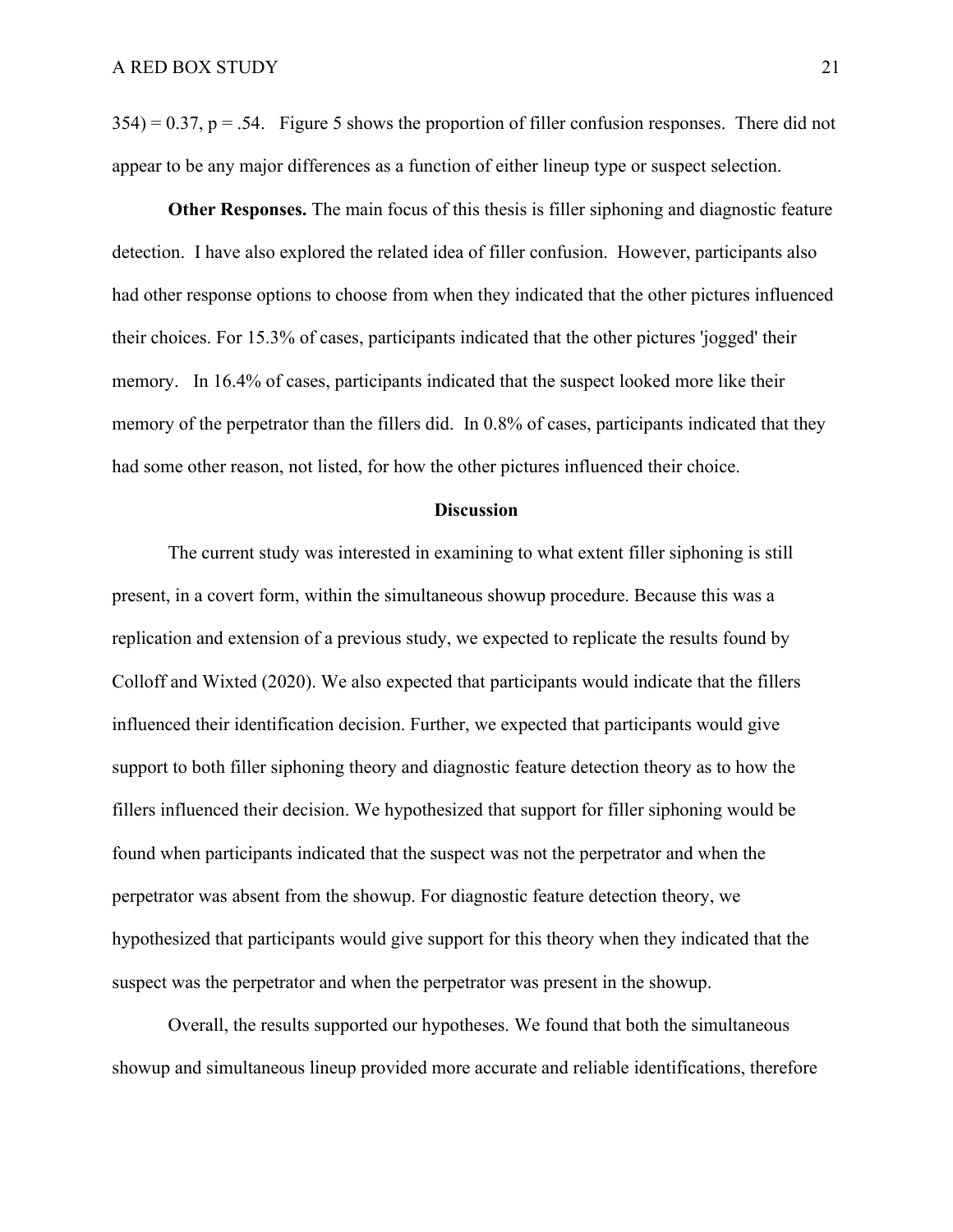replicating results found by Colloff and Wixted (2020). Results also showed that over half of the participants reported that pictures of the fillers influenced their decision. In almost half of these cases where participants reported that the fillers influenced their decisions, they stated covert filler siphoning to explain how they were influential. Diagnostic feature detection support was stated for how the fillers were influential in nearly 58% of cases where it was reported that the fillers influenced the identification decision. We also found that in cases where participants reported that the fillers influenced their decision, support for filler confusion was found around a quarter of the time and other participants gave another reason besides filler siphoning, filler confusion, or diagnostic feature detection.

Past research, and the results of this study, have shown that lineups are superior to showups (Gronlund et al., 2012; Steblay et al., 2003; Yarmey et al., 1996). There have been two theories proposed to try and explain why this is the case. Filler siphoning theory states that lineups provide added protection to the suspect within the lineup. Diagnostic feature detection theory state that the fillers in a lineup allow for the comparison of features to help witnesses differentiate between guilty and innocent parties.

The goal of the simultaneous lineup in the study done by Colloff and Wixted (2020), was to test the two theories by having fillers for comparison but not allowing participants to choose those fillers as the perpetrator. This was supposed to allow diagnostic feature detection, but not filler siphoning. Colloff and Wixted (2020) found that the simultaneous showup procedure outperformed the showup procedure. These results were replicated in the current study, meaning that participants treated the tasks in the current experiment in the same way that they treated the tasks in the study done by Colloff and Wixted (2020). Both studies found that the ROC curves for the simultaneous showup and the simultaneous lineup procedure dominated the standard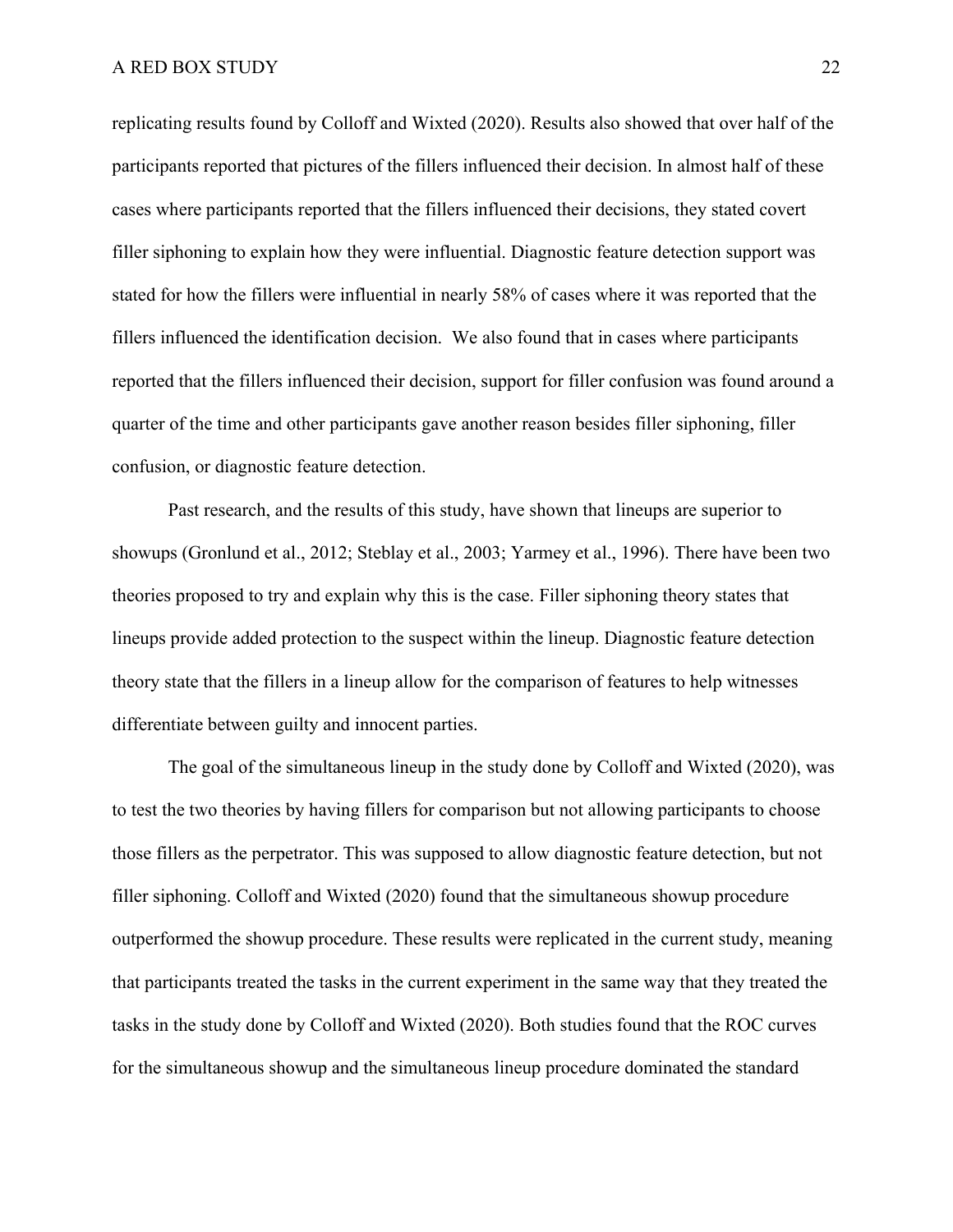showup. These two procedures were similar, but the simultaneous showup procedure had more liberal choosing rates.

Colloff and Wixted (2020), however, interpreted their results of the simultaneous showup outperforming showups as support for the diagnostic feature detection theory. They reported that filler siphoning could not have accounted for their findings because the participants were not able to choose the fillers. The current study has found that this is not the case. In a quarter of all of the simultaneous showup procedures, and over half of the simultaneous showup procedures where participants said the fillers influenced their decision, participants reported that filler siphoning was still occurring. The two reasons that were selected to support filler siphoning were "one or more of the other pictures (not in the red box) looked more like the perpetrator than the suspect (in the red box) did" and "if I had been able to, I would have picked one of the pictures (not in the red box)". This means that even though participants were not able to choose the fillers from the showup, they would have if they were given the chance. This thought causes them to say that the perpetrator was not the suspect in the red box.

For example, a participant could have viewed the simultaneous showup and thought that the second filler was the perpetrator. Because their only options are between if the suspect is the perpetrator or not, they are forced to answer that the perpetrator is not the suspect. The participant could have thought that both the second and third fillers looked more similar to the actual perpetrator. This too would force them to say that the suspect was not the perpetrator. In both of these cases, if the witness had been given a lineup, they would have chosen someone else within the lineup. This means that filler siphoning is still occurring in the simultaneous showup procedure, but it is covert because the option to choose a filler is taken away from them.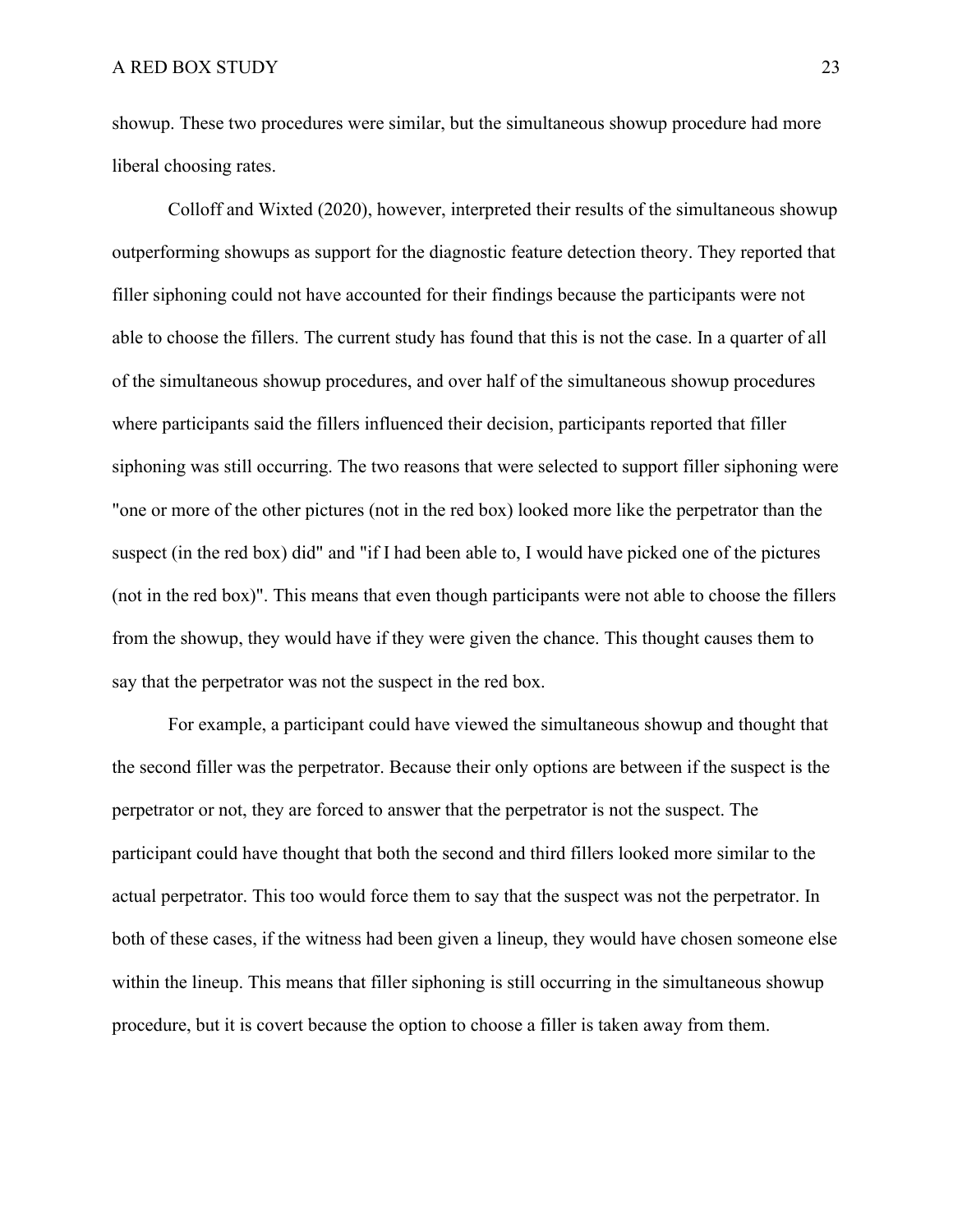These examples can also be used to explain why filler siphoning options were chosen most often when a participant correctly rejected the showup. In these cases, the participant indicated that the suspect was not the actual perpetrator. These showups were target absent meaning that the perpetrator was not in the showup, so the participants made the correct decision in saying that the suspect was not the perpetrator. If one of the other fillers looked more like the actual perpetrator, then the only option for the participant was to choose that the suspect was not the perpetrator. In a standard simultaneous lineup, these participants would have chosen a filler and therefore giving support to the filler siphoning theory.

One criticism of eyewitness identification research is that the results might not generalize to the real world. Ethically, researchers cannot force participants to watch real crimes and ask them to pick the perpetrator from a lineup. Because of this, many eyewitness identification studies use mock crime videos similar to the videos used in the current study. There are several differences between watching a mock crime video and being a witness to an actual crime. There is also a significant amount of pressure put on real witnesses while viewing a lineup. A witness might believe that a guilty person will walk free if they do not pick the correct person from the lineup. They could also fear that they will choose an innocent person and be a factor in putting an innocent person behind bars. The participants in the current study likely did not feel any of these pressures and may not have taken the identification task as seriously as they would have in the real world. Because of this, we do not know if the behaviors of participants in the study would generalize to real-world identification tasks.

In order to increase the likelihood that a participant would take the study seriously and want to make the correct identification decision, future studies could incentivize the participants. The current study gave students course credit, but that does not incentivize participants to make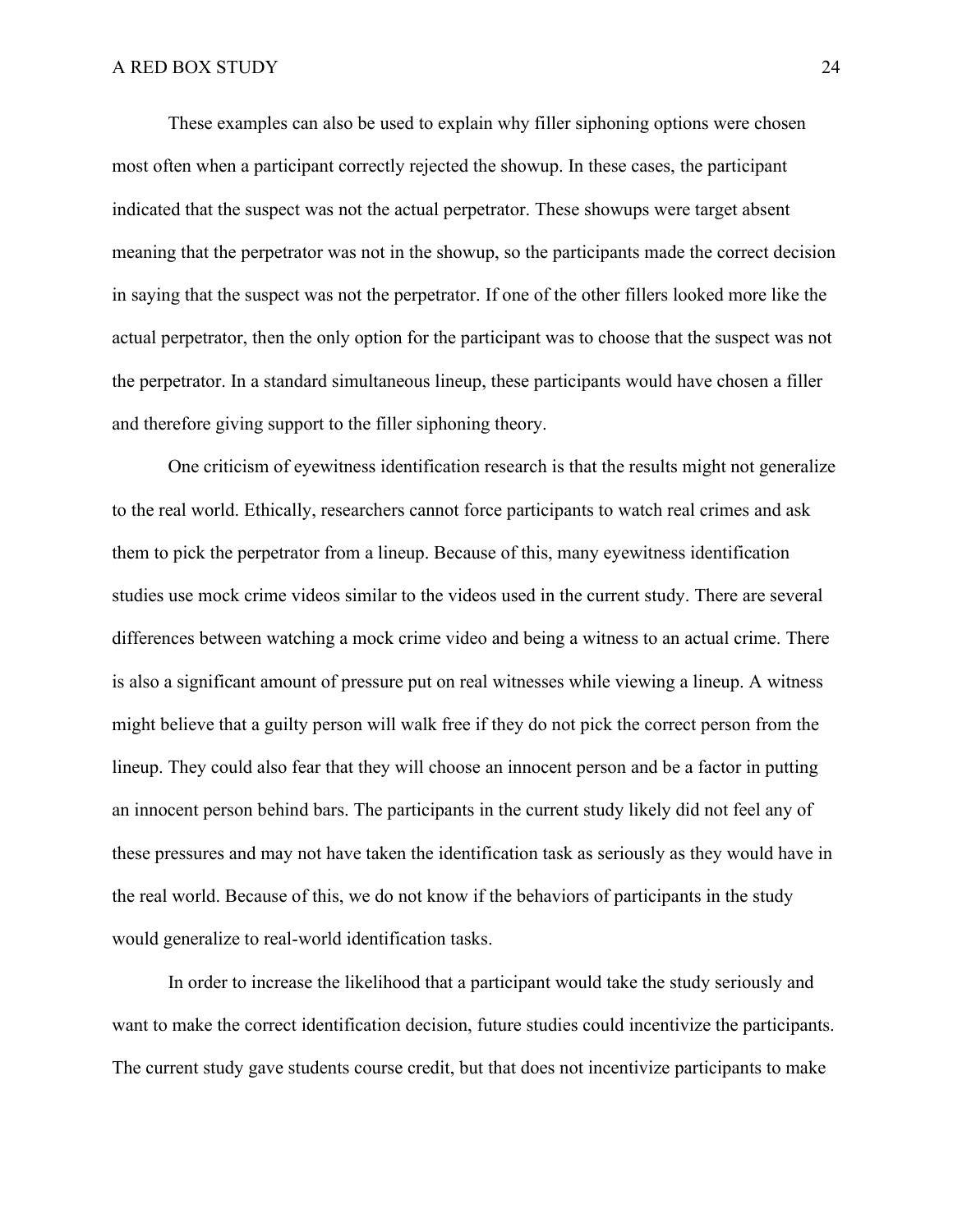correct decisions. If for example, there was a monetary reward for correct answers, participants may be more likely to try their best in the identification task. This would also create a more realistic study because witnesses in the real world are motivated to make the correct decision.

The current research was interested in further examining a novel procedure called the simultaneous showup procedure to explore the relationship between lineups and two competing theories. In contrast to previous research discounting the filler siphoning theory and finding support for the diagnostic feature detection theory, the current project found support for both theories. Results showed that mock witnesses gave reasonings as to how photos of fillers influenced their decision that supports both diagnostic feature detection theory. Therefore, the current study has shown that covert filler siphoning does occur even when the option to pick a filler is taken away from the witness.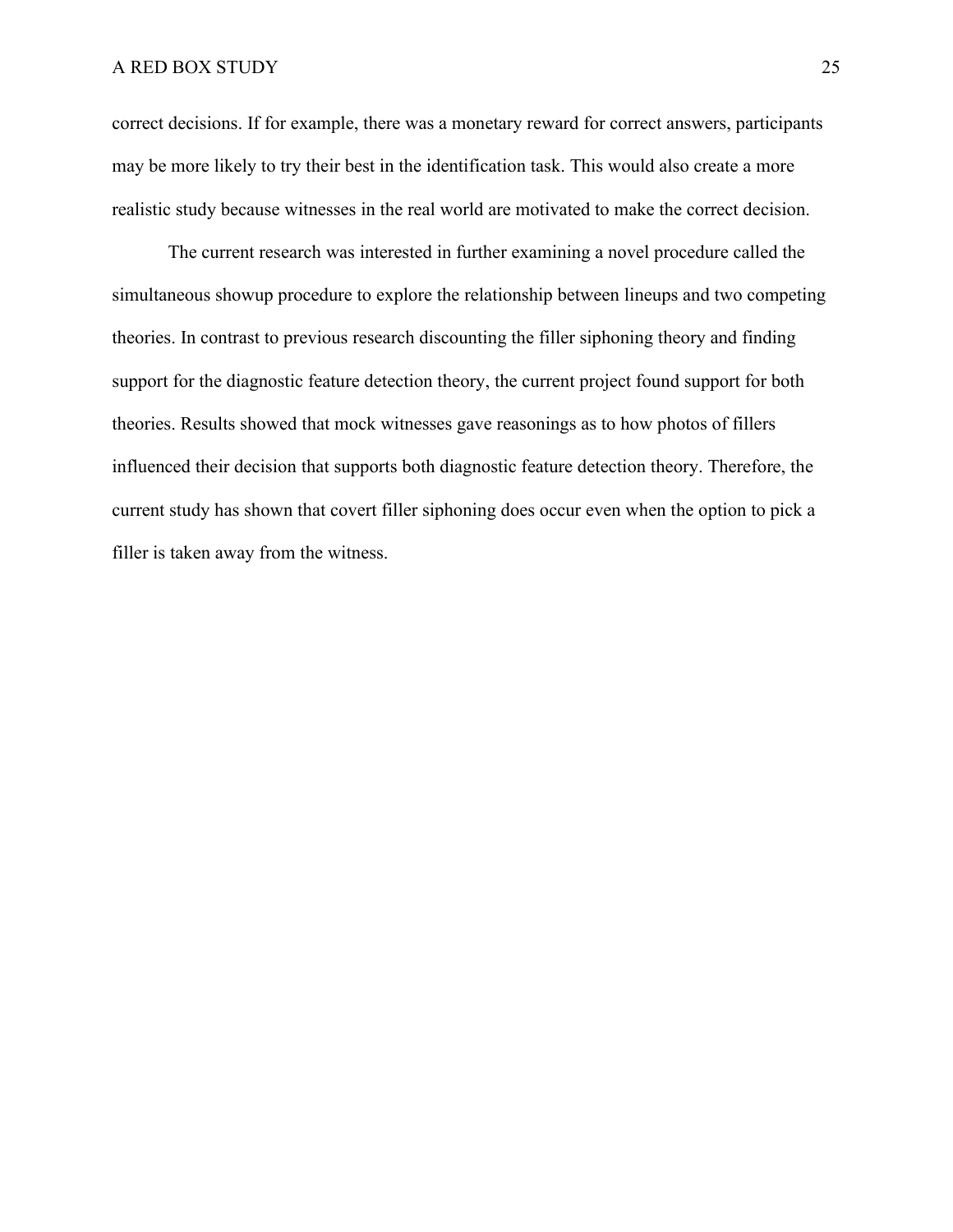## **References**

- Carlson, C. A., Jones, A. R., Whittington, J. E., Lockamyeir, R. F., Carlson, M. A., & Wooten, A. R. (2019). Lineup fairness: Propitious heterogeneity and the diagnostic featuredetection hypothesis. *Cognitive research: principles and implications*, *4*(1), 1-16.
- Clark, S. E., Howell, R. T., & Davey, S. L. (2008). Regularities in eyewitness identification. *Law and Human Behavior*, *32*(3), 187-218.
- Colloff, M. F., Wade, K. A., & Strange, D. (2016). Unfair lineups make witnesses more likely to confuse innocent and guilty suspects. *Psychological Science*, *27*(9), 1227-1239.
- Colloff, M. F., Wade, K. A., Strange, D., & Wixted, J. T. (2018). Filler-Siphoning theory does not predict the effect of lineup fairness on the ability to discriminate innocent from guilty suspects: Reply to Smith, Wells, Smalarz, and Lampinen (2018). *Psychological Science*, *29*(9), 1552-1557.
- Colloff, M. F., & Wixted, J. T. (2020). Why are lineups better than showups? A test of the filler siphoning and enhanced discriminability accounts. *Journal of Experimental Psychology: Applied*, *26*(1), 124.
- Dysart, J. E., & Lindsay, R. C. L. (2001). A preidentification questioning effect: Serendipitously increasing correct rejections. *Law and Human Behavior*, *25*(2), 155-165.
- Dysart, J. E., & Lindsay, R. C. L. (2007). Show-up identifications: Suggestive technique or reliable method?. In *The Handbook of Eyewitness Psychology: Volume II* (pp. 151-168). Psychology Press.
- Dysart, J. E., Lindsay, R. C., & Dupuis, P. R. (2006). Show‐ups: The critical issue of clothing bias. *Applied Cognitive Psychology: The Official Journal of the Society for Applied Research in Memory and Cognition*, *20*(8), 1009-1023.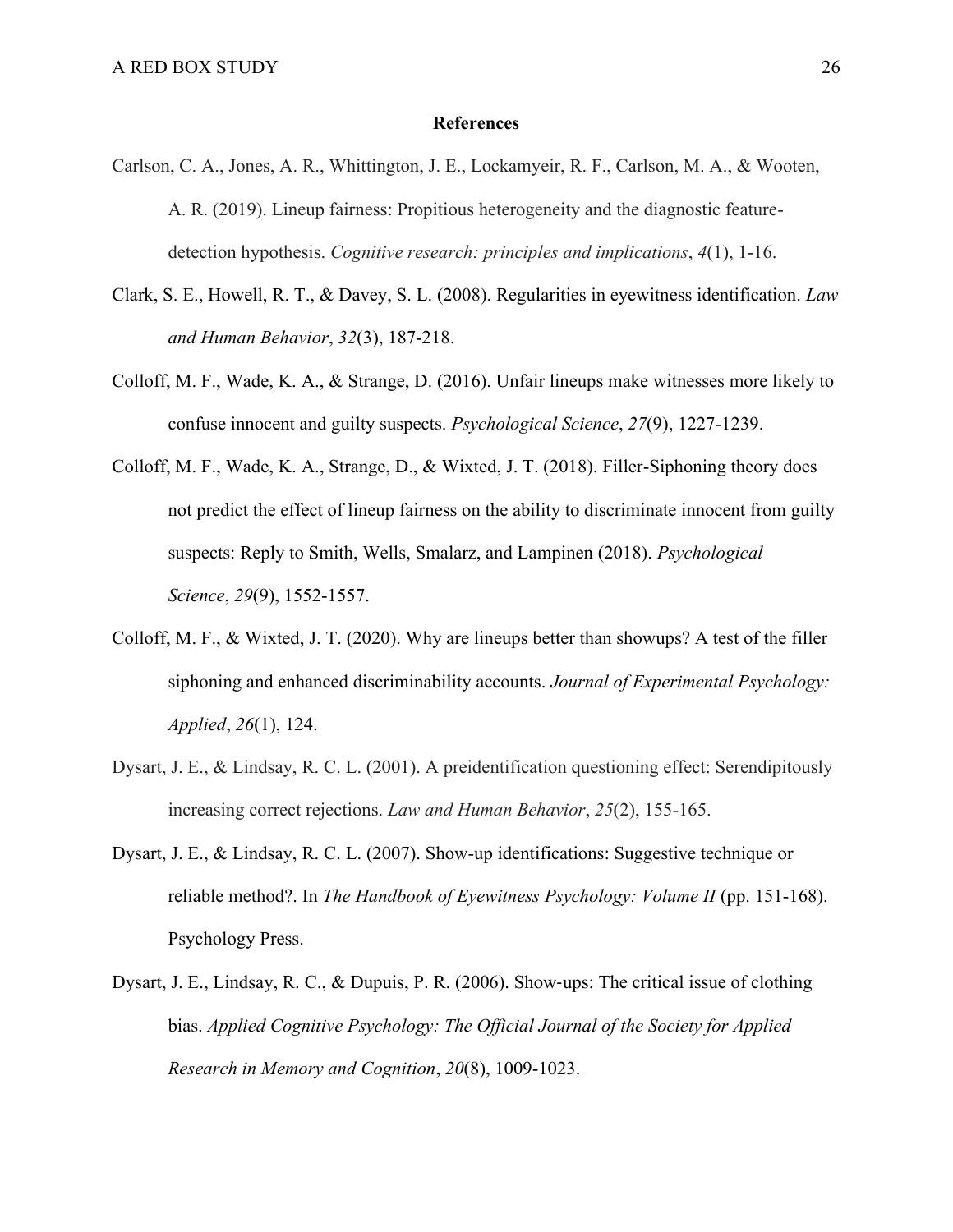- Eisen, M. L., Smith, A. M., Olaguez, A. P., & Skerritt-Perta, A. S. (2017). An examination of showups conducted by law enforcement using a field-simulation paradigm. *Psychology, Public Policy, and Law*, *23*(1), 1.
- Gronlund, S. D., Carlson, C. A., Neuschatz, J. S., Goodsell, C. A., Wetmore, S. A., Wooten, A., & Graham, M. (2012). Showups versus lineups: An evaluation using ROC analysis. *Journal of Applied Research in Memory and Cognition*, *1*(4), 221-228.

Innocence Project (2017). *Eyewitness identification reform.*  https://innocenceproject.org/eyewitness-identification-reform/

- Kassin, S. M., Tubb, V. A., Hosch, H. M., & Memon, A. (2001). On the" general acceptance" of eyewitness testimony research: A new survey of the experts. *American Psychologist*, *56*(5), 405.
- Kneller, W., Memon, A., & Stevenage, S. (2001). Simultaneous and sequential lineups: Decision processes of accurate and inaccurate eyewitnesses. *Applied Cognitive Psychology: The Official Journal of the Society for Applied Research in Memory and Cognition*, *15*(6), 659-671.
- Lindsay, R. C., & Wells, G. L. (1980). What price justice? Exploring the relationship of lineup fairness to identification accuracy. *Law and Human Behavior*, *4*(4), 303.
- Lindsay, R. C., & Wells, G. L. (1985). Improving eyewitness identifications from lineups: Simultaneous versus sequential lineup presentation. *Journal of Applied Psychology*, *70*(3), 556.
- McQuiston-Surrett, D., Malpass, R. S., & Tredoux, C. G. (2006). Sequential vs. Simultaneous Lineups: A Review of Methods, Data, and Theory. *Psychology, Public Policy, and Law*, *12*(2), 137.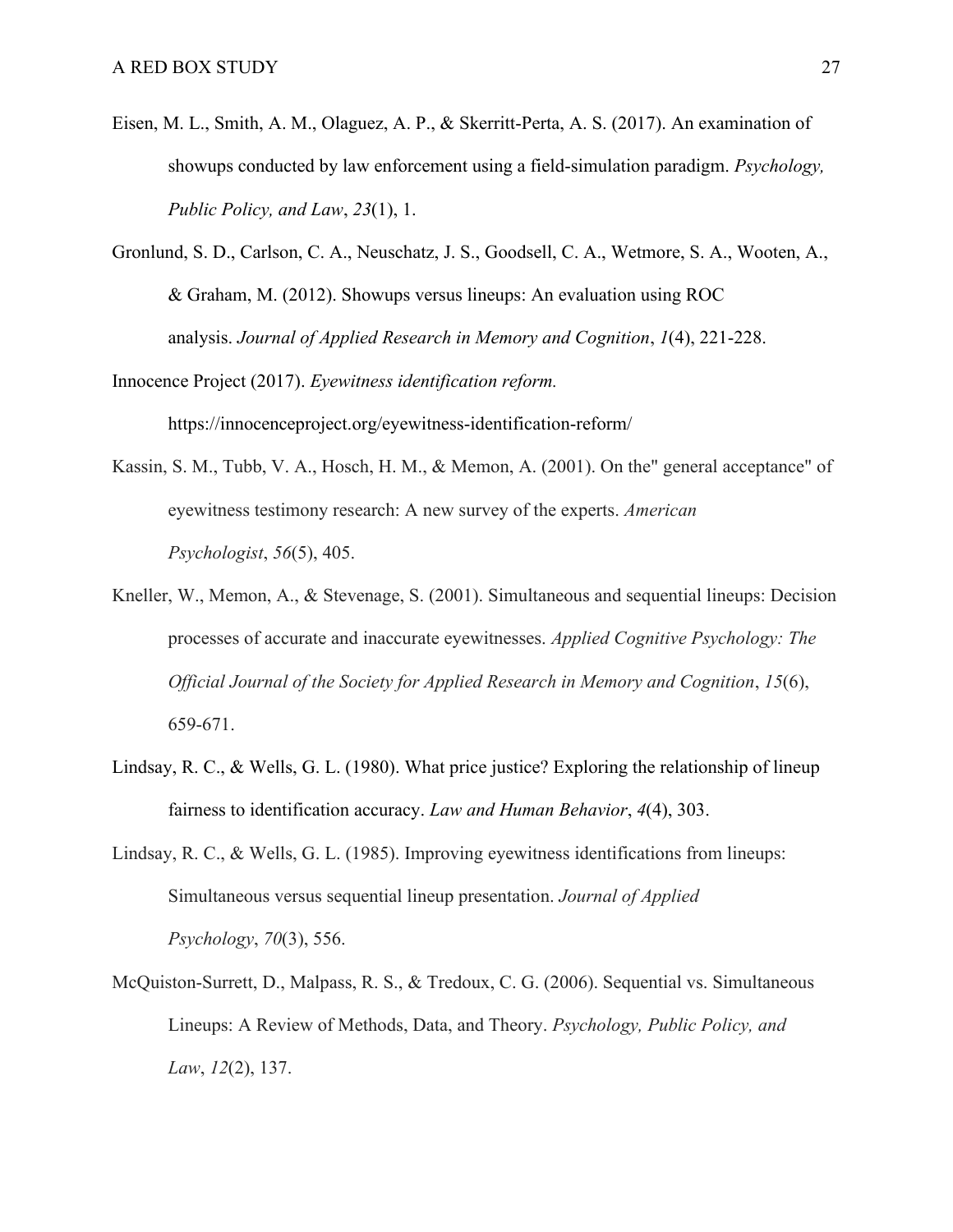- Smith, A. M., Wells, G. L., Smalarz, L., Lampinen, J. M. (2018). Increasing the similarity of lineup fillers to the suspect improves the applied value of lineups without improving memory performance: Commentary on Colloff, Wade, and Strange (2016). Psychological Science, 29, 1548–1551.
- Steblay, N., Dysart, J., Fulero, S., & Lindsay, R. C. L. (2003). Eyewitness accuracy rates in police showup and lineup presentations: A meta-analytic comparison. *Law and Human Behavior*, *27*(5), 523-540.
- Wells, G. L., Kovera, M. B., Douglass, A. B., Brewer, N., Meissner, C. A., & Wixted, J. T. (2020). Policy and procedure recommendations for the collection and preservation of eyewitness identification evidence. *Law and Human Behavior*, *44*(1), 3-36.
- Wells, G. L., & Olson, E. (2003). Eyewitness identification. *Annual Review of Psychology*, *54*(1), 277-295.
- Wells, G. L., Smalarz, L., & Smith, A. M. (2015). ROC analysis of lineups does not measure underlying discriminability and has limited value. *Journal of Applied Research in Memory and Cognition*, *4*(4), 313-317.
- Wetmore, S. A., Neuschatz, J. S., Gronlund, S. D., Wooten, A., Goodsell, C. A., & Carlson, C. A. (2015). Effect of retention interval on showup and lineup performance. *Journal of Applied Research in Memory and Cognition*, *4*(1), 8-14.
- Wixted, J. T., & Mickes, L. (2014). A signal-detection-based diagnostic-feature-detection model of eyewitness identification. *Psychological Review*, *121*(2), 262.
- Wooten, A. R., Carlson, C. A., Lockamyeir, R. F., Carlson, M. A., Jones, A. R., Dias, J. L., & Hemby, J. A. (2020). The number of fillers may not matter as long as they all match the description: The effect of simultaneous lineup size on eyewitness identification. *Applied Cognitive Psychology*, *34*(3), 590-604.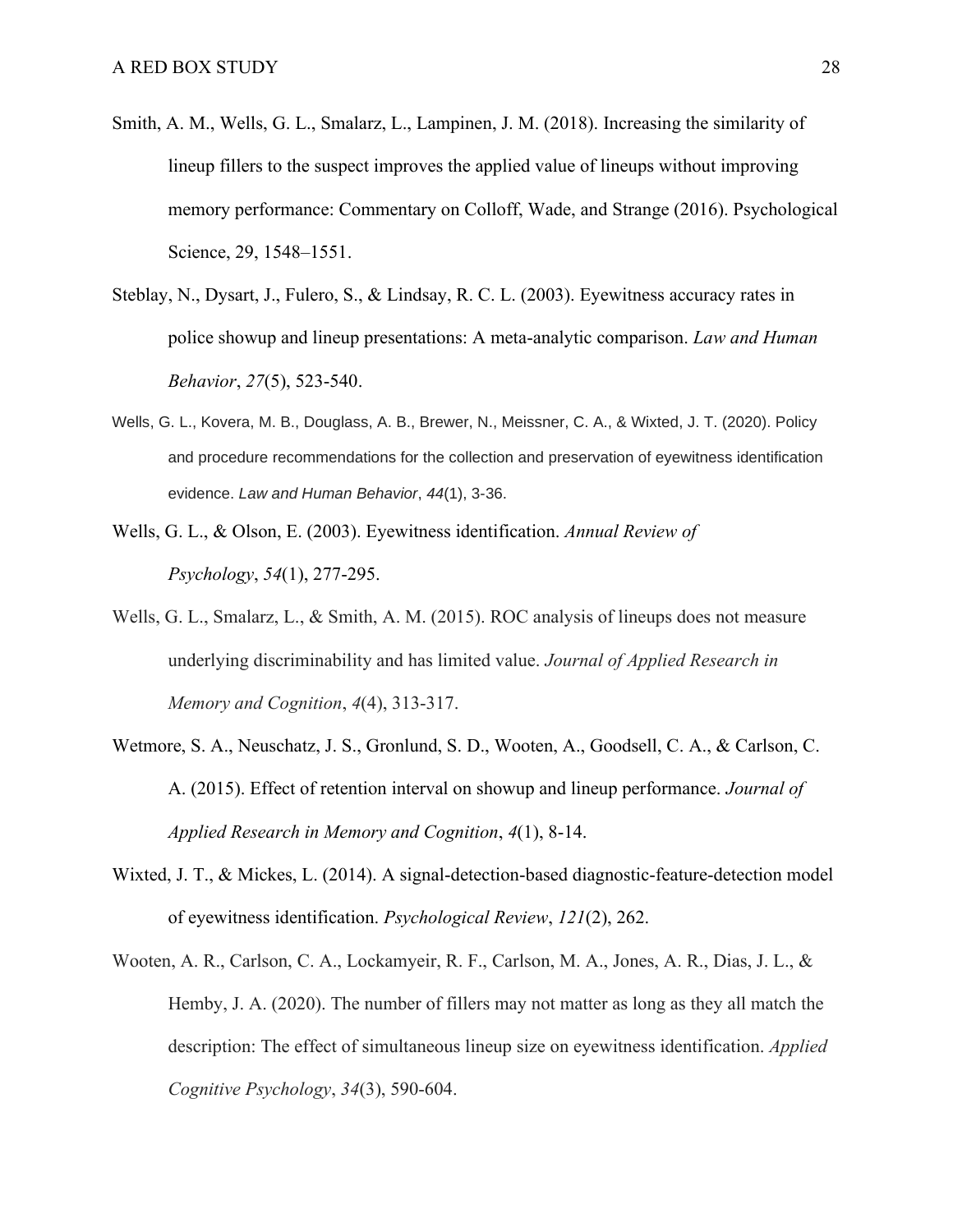Yarmey, A. D., Yarmey, M. J., & Yarmey, A. L. (1996). Accuracy of eyewitness identifications in showups and lineups. *Law and Human Behavior*, *20*(4), 459–477. https://doi.org/10.1007/bf01498981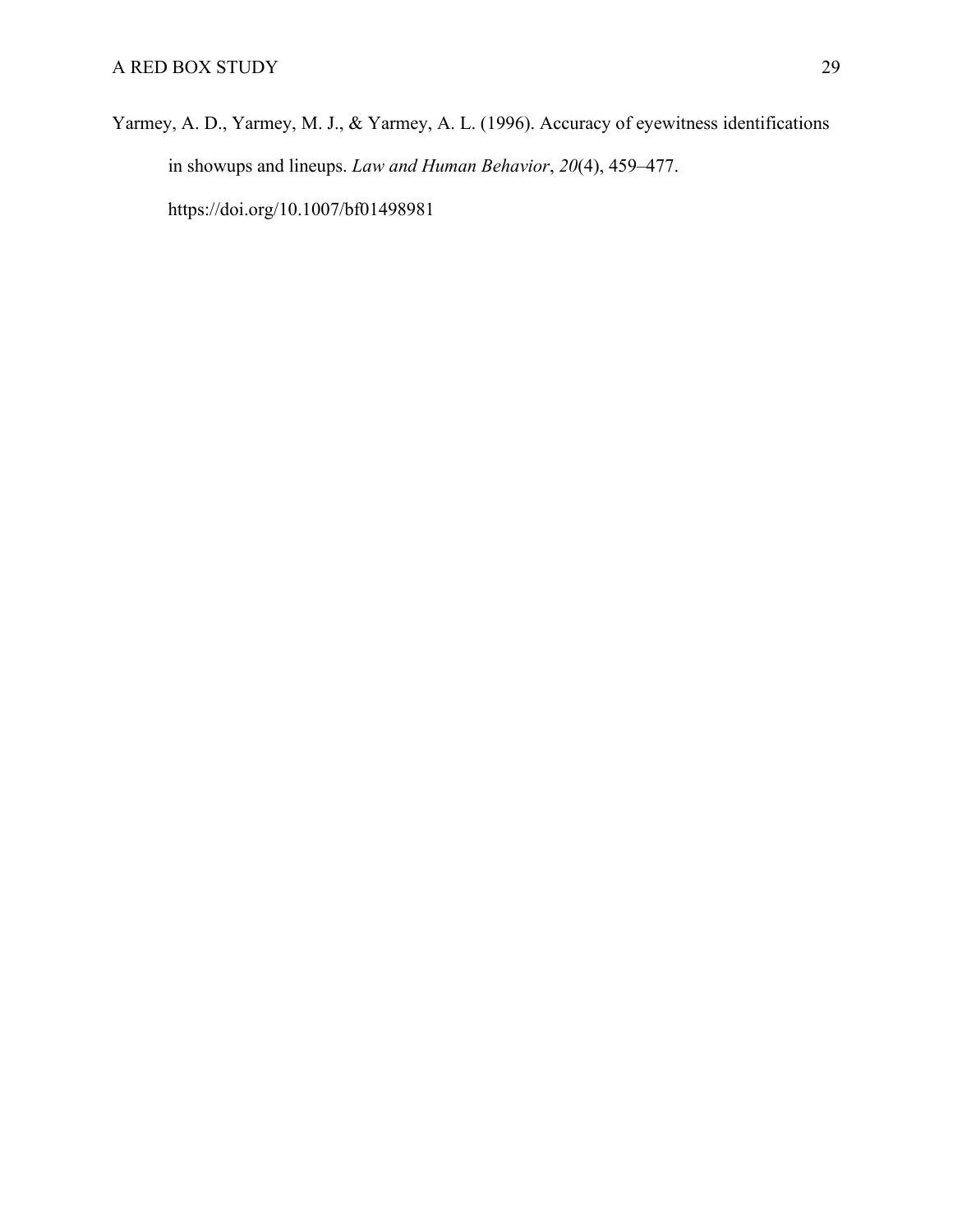# **Tables and Figures**



Figure 1. ROC curves for the lineup, showup and simultaneous showup conditions.

Note: Grey line indicates chance performance.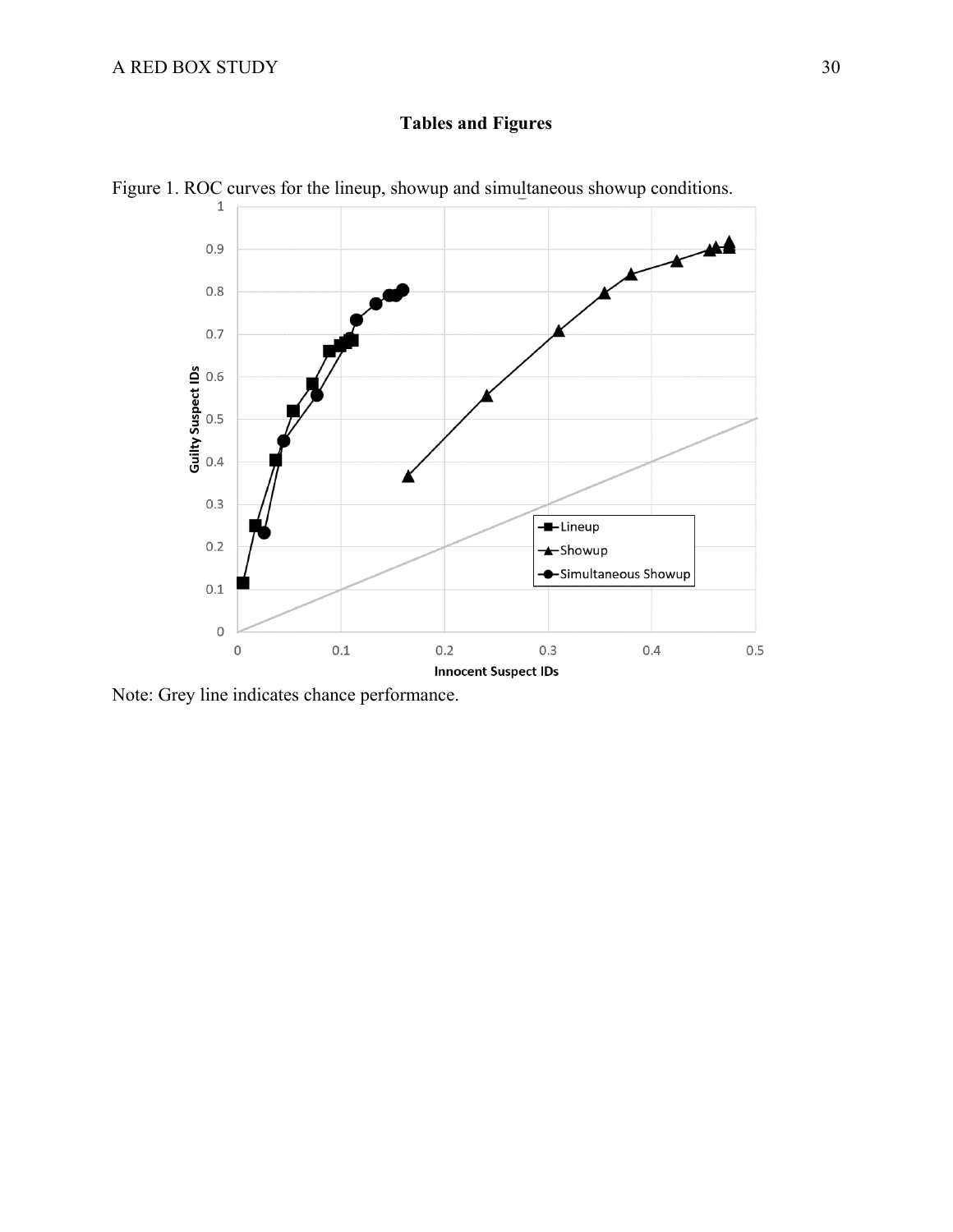

Figure 2. Proportion of participants who indicated that the other pictures influenced their choice.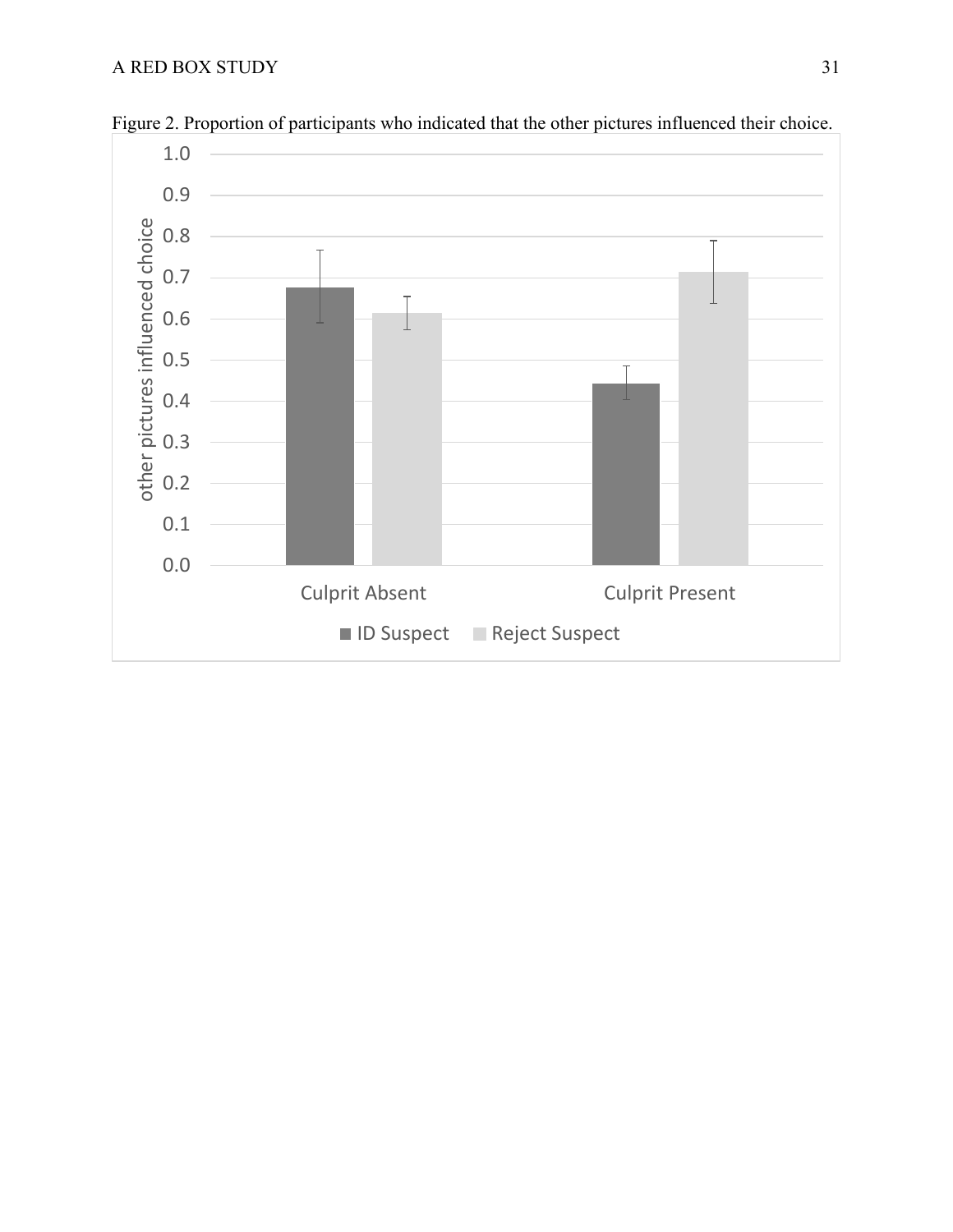

Figure 3. Proportion of participants reporting covert filler siphoning.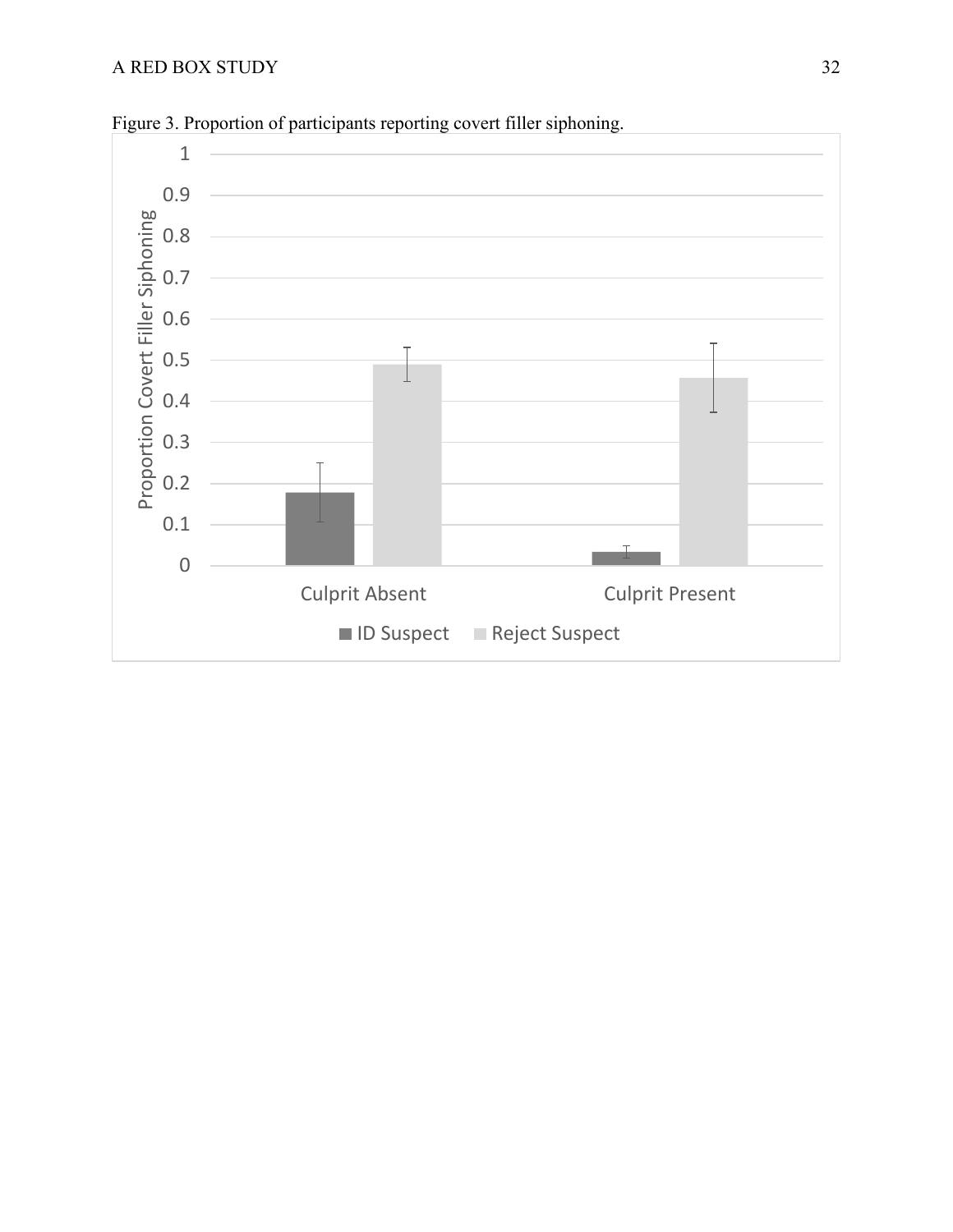

Figure 4. Proportion of self-reported diagnostic feature detection.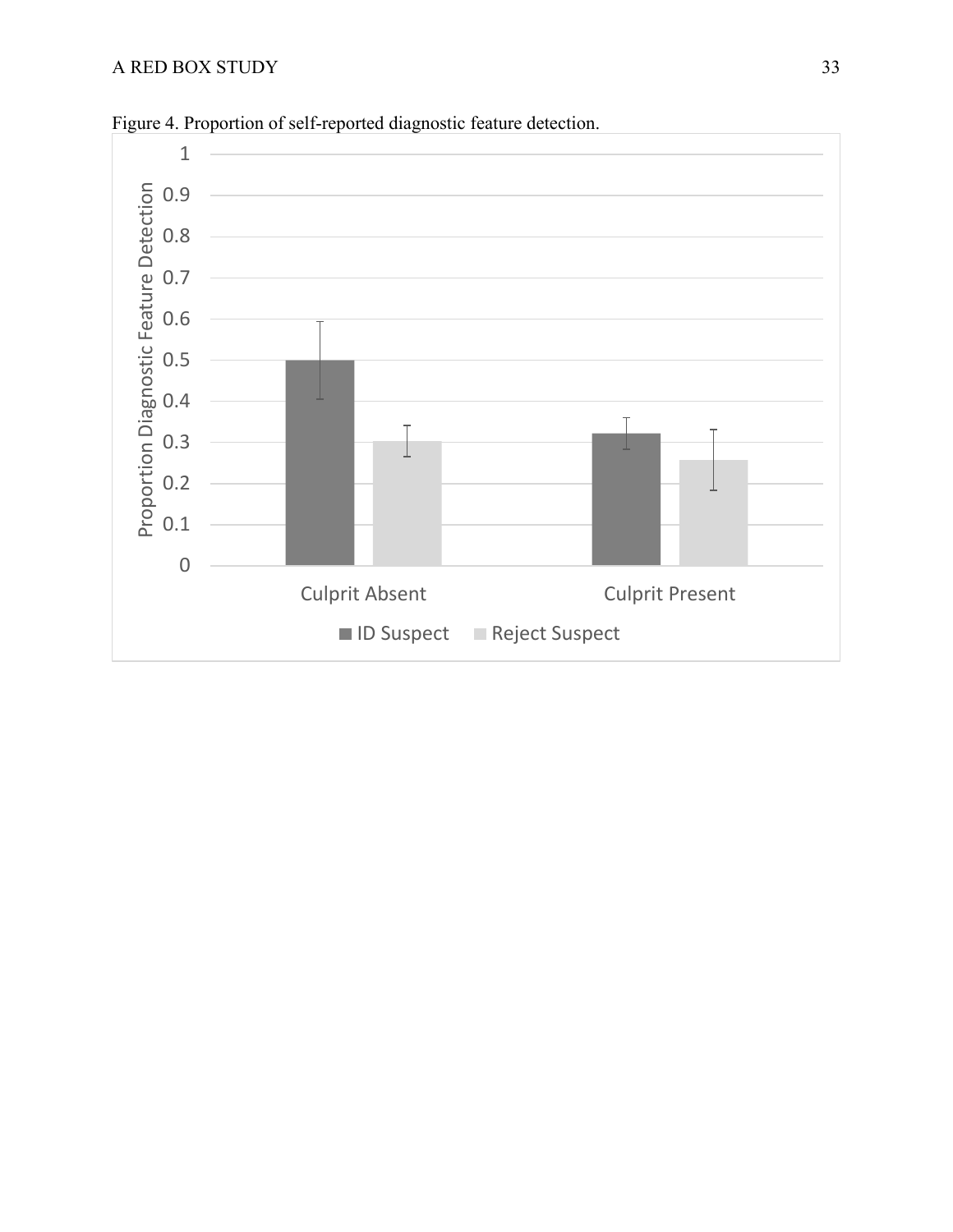

Figure 5. Proportion of filler confusion responses.